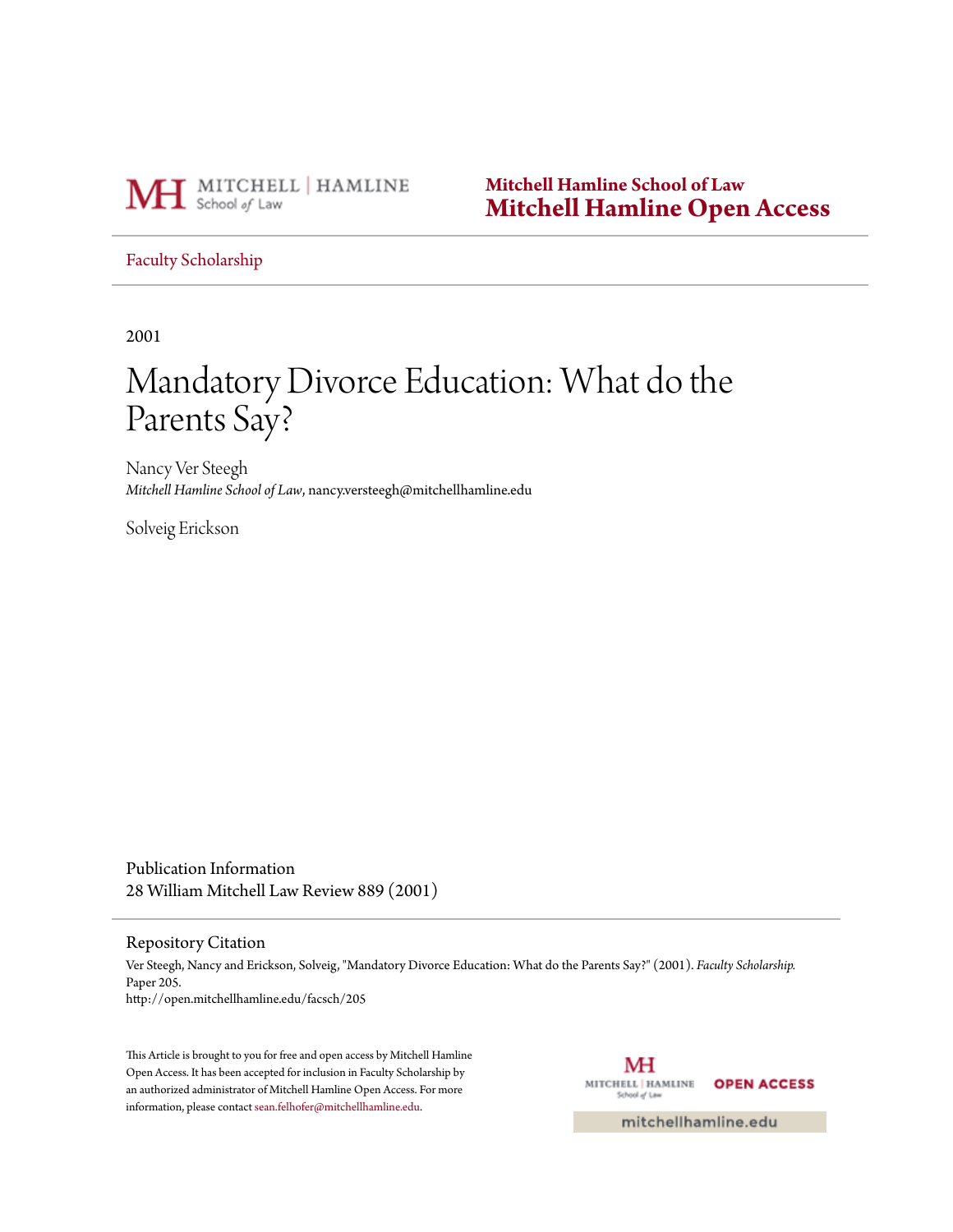## Mandatory Divorce Education: What do the Parents Say?

#### **Abstract**

Between 1994 and 1998, the number of states offering parent education classes for divorcing couples quadrupled. The State of Minnesota participated in this trend with the passage of Minnesota Statutes Section 518.157 requiring that each judicial district implement a parent education program. Parent education at the time of divorce seems to constitute sound public policy. However, no final conclusions can be drawn without asking the question, "What do the parents think about mandatory divorce education?" Part II of this article will examine the societal and legal context of divorce education for parents and the response of the court system. Part III will compare and contrast divorce education strategies among the states. Part IV will outline and discuss the legal framework for divorce education in Minnesota. Part V will present the preliminary findings of a research study concerning participants' perceptions of a mandatory parent education program conducted in a single Minnesota county.

#### **Keywords**

parent education, children and divorce, family court reform, parent

**Disciplines** Family Law

#### **Comments**

This article is co-authored by Solveig Erickson.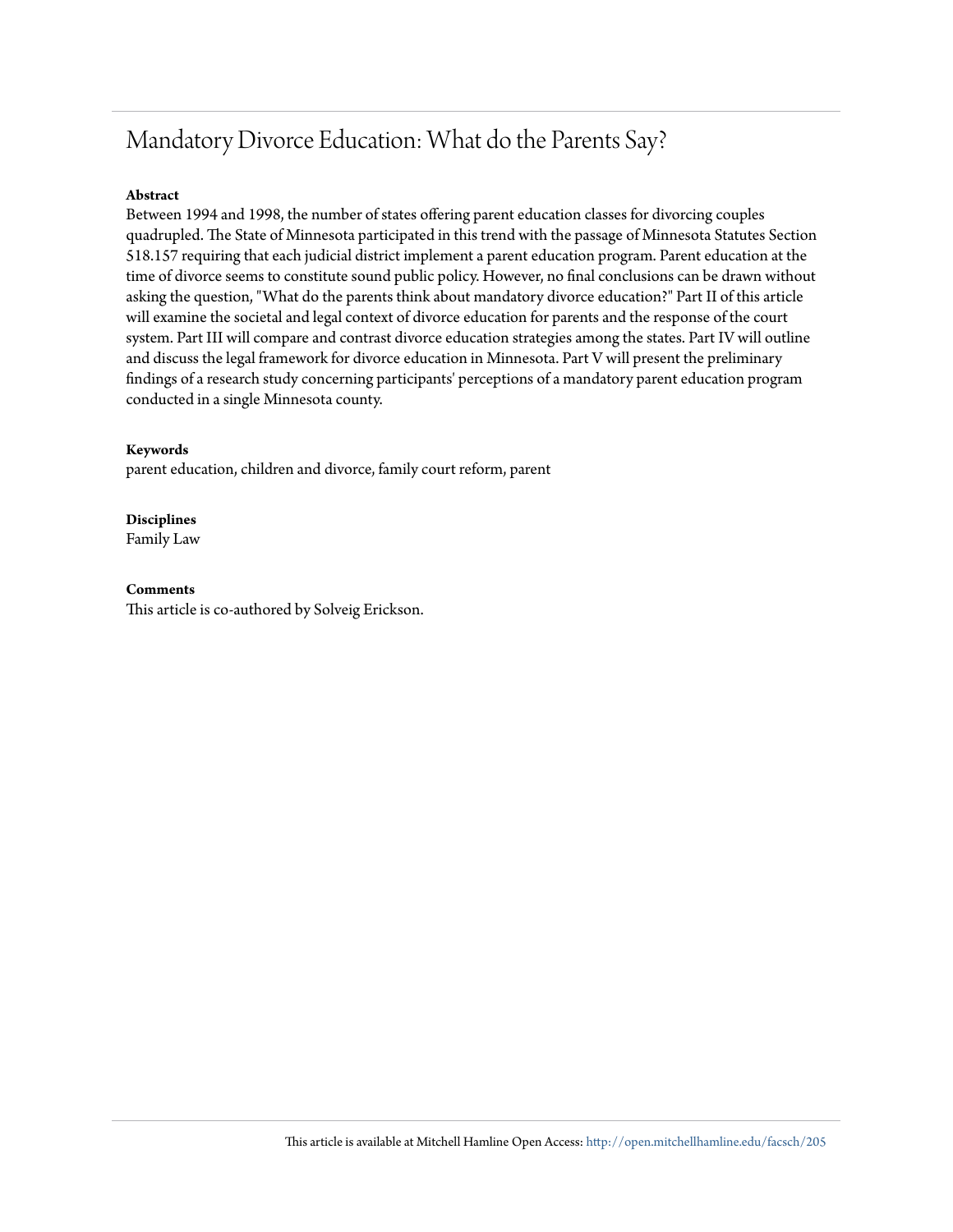## **MANDATORY DIVORCE EDUCATION CLASSES: WHAT DO THE PARENTS SAY?**

Solveig Erickson<sup>†</sup>

## Nancy Ver Steegh<sup>tt</sup>

| L.              |                                              |                                                      | 890 |  |  |
|-----------------|----------------------------------------------|------------------------------------------------------|-----|--|--|
| Н.              |                                              |                                                      |     |  |  |
|                 | $A_{-}$                                      |                                                      |     |  |  |
|                 | B.                                           |                                                      |     |  |  |
| III.            |                                              | <b>DIVORCE EDUCATION STRATEGIES: VARIATIONS ON A</b> |     |  |  |
|                 |                                              |                                                      |     |  |  |
|                 | A.                                           |                                                      |     |  |  |
|                 | $B_{\cdot}$                                  |                                                      |     |  |  |
|                 | $\overline{C}$                               |                                                      |     |  |  |
| $\mathbf{I}$ V. | THE LEGAL FRAMEWORK FOR DIVORCE EDUCATION IN |                                                      |     |  |  |
|                 |                                              |                                                      |     |  |  |
|                 | A.                                           | Legislative Authorization and Purpose900             |     |  |  |
|                 | В.                                           |                                                      |     |  |  |
|                 | C.                                           |                                                      |     |  |  |
|                 | D.                                           |                                                      |     |  |  |
|                 | E.                                           |                                                      |     |  |  |
|                 | $\overline{F}$ .                             |                                                      |     |  |  |
|                 | G.                                           |                                                      |     |  |  |
| XI.             |                                              | <b>DOEL IMINADY CINDINGS FROM THE DAVOTA COUNTY</b>  |     |  |  |

PRELIMINARY FINDINGS FROM THE DAKOTA COUNTY

Business Administrator, Erickson Mediation Institute; M.S.W. coursework  $\ddagger$ completed at Augsburg College in 2000, thesis pending. The author wishes to acknowledge thesis advisor Sharon K. Patten, Ph.D., for her assistance with the research. Thanks to Marilyn S. McKnight and Stephen K. Erickson for their support throughout.

Mediator, Erickson Mediation Institute; Adjunct Professor of Law, tt. William Mitchell College of Law; J.D. Washington University School of Law, St. Louis, MO (1979); M.S.W. George Warren Brown School of Social Work, St. Louis, MO (1979). Both authors wish to acknowledge and thank William Mitchell College of Law students Susan T. Peterson (2002) and Peggy Lin (2004) for their research assistance with this article.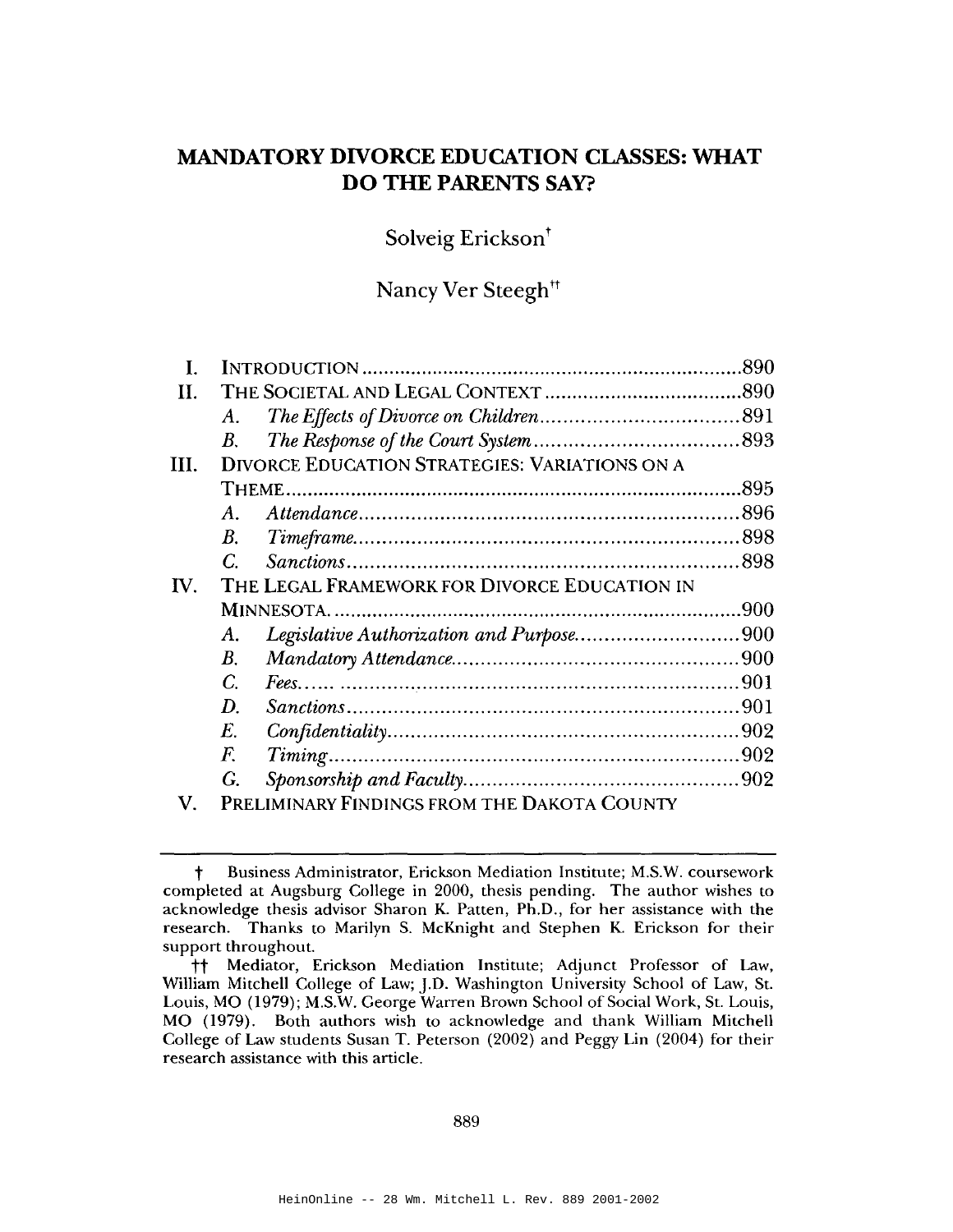| $B_{\cdot}$ | Evaluation of the Class Regarding Parenting and Divorce. 904 |  |
|-------------|--------------------------------------------------------------|--|
|             |                                                              |  |
|             |                                                              |  |
|             |                                                              |  |

#### **I. INTRODUCTION**

Between 1994 and 1998, the number of states offering parent education classes for divorcing couples quadrupled. The State of Minnesota participated in this trend with the passage of Minnesota Statutes Section 518.157 requiring that each judicial district implement a parent education program.<sup>2</sup> Parent education at the time of divorce seems to constitute sound public policy. However, no final conclusions can be drawn without asking the question, "What do the parents think about mandatory divorce education?"

Part II of this article will examine the societal and legal context of divorce education for parents and the response of the court system. Part III will compare and contrast divorce education strategies among the states. Part IV will outline and discuss the legal framework for divorce education in Minnesota. Part V will present the preliminary findings of a research study concerning participants' perceptions of a mandatory parent education program conducted in a single Minnesota county.

**II. THE SOCIETAL AND LEGAL CONTEXT** 

A combination of factors and societal pressures has resulted in the recent proliferation of divorce education programs for parents. First, social scientists have documented and publicized the effects of divorce on children. Second, in recognition of the crucial role the court system plays in family restructuring, a significant effort has been made to make the legal process more responsive to the real needs of families in transition.

Debra A. Clement, 1998 Nationwide Survey of the Legal Status of Parent 1. Education, 37 FAM. & CONCILIATION CTS. REV. 219, 219 (1999).

 $2.$ MINN. STAT. § 518.157 subd. 1 (2000).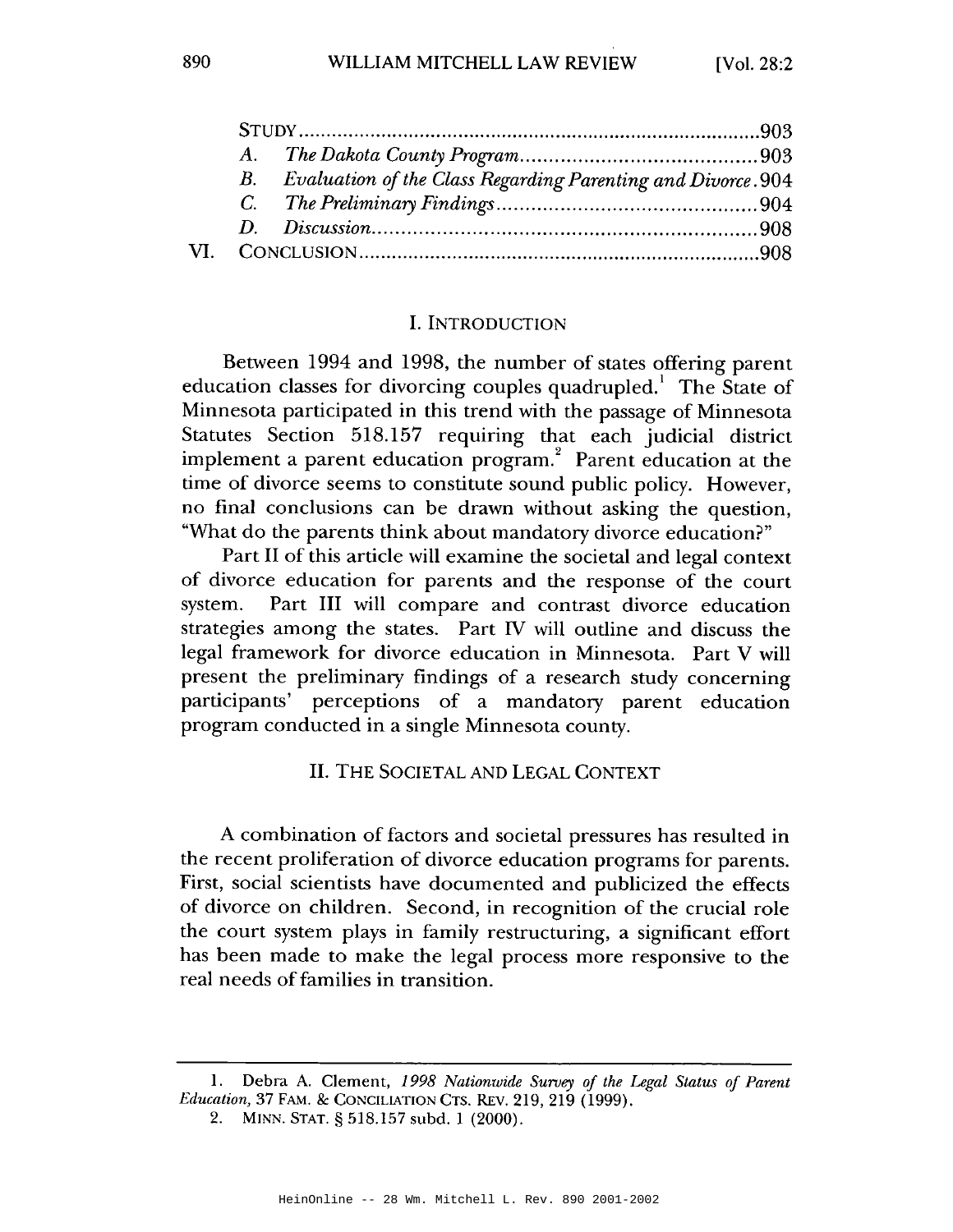## A. The Effects of Divorce on Children

Although the divorce rate is constantly fluctuating, statistics indicate that approximately half of all recent marriages will end in divorce.<sup>3</sup> Moreover, researchers estimate that 40% of children born in the late 1970s and early 1980s have or will experience parental divorce during their lifetimes.<sup>4</sup>

The effects of divorce on children have been linked to negative outcomes in areas such as self-esteem, anxiety, school productivity,<sup>7</sup> sense of overall well-being,<sup>8</sup> rates of depression,<sup>9</sup> conduct,<sup>10</sup> psychological adjustment,<sup>11</sup> academic achievement,<sup>12</sup> parent-child relationships,<sup>13</sup> and general trauma.<sup>14</sup> Researchers believe that these negative effects stem from the fact that, for children, divorce entails a number of stressful transitions including geographic moves, economic hardship, and diminished parental effectiveness.<sup>15</sup> A frequently cited study concludes that children's

6. Liliana J. Lengua et al., Understanding Children's Divorce Adjustment From an Ecological Perspective, 22 J. DIVORCE & REMARRIAGE 25, 53 (1995).

7. Varghese I. Cherian, Academic Achievement of Children of Divorced Parents, 64 PSYCHOL. REP. 355, 355 (1989).

8. Sharon K. Houseknecht & Jaya Sastry, Family "Decline" and Child Well-bing: A Comparative Assessment, 58 J. MARRIAGE & FAM. 726, 739 (1996): Donna Ruane Morrison & Andrew J. Cherlin, The Divorce Process and Young Children's Well-being: A Prospective Analysis, 57 J. OF MARRIAGE & FAM. 800, 812 (1995).

9. Lengua et al., *supra* note 6, at 25.

10. Paul R. Amato & Bruce Keith, Parental Divorce and Adult Well-being: A Metaanalysis, 53 J. MARRIAGE & FAM. 26, 43-58 (1991).

11. Patrick T. Davies & E. Mark Cummings, Marital Conflict and Child Adjustment. An Emotional Security Hypothesis, 116 PSYCHOL. BULL. 387, 387 (1994).

12. Nan Marie Astone & Sara McLanahan, Family Structure, Parental Practices and High School Completion, 56 AM. SOC. REV. 309, 309 (1991); Beer, supra note 5, at 1383; Cherian, supra note 7, at 355; E. Milling Kinard & Helen Reinherz, Effects of Marital Disruption on Children's School Aptitude and Achievement, 48 J. MARRIAGE & FAM. 285, 285 (1986); Birgitte R. Mednick et al., Long-term Effects of Divorce on Adolescent Academic Achievement, 13 J. DIVORCE 69, 69 (1990).

13. Alice M. Hines, Divorce-related Transitions, Adolescent Development, and the Role of the Parent-child Relationship: A Review of the Literature, 59 J. MARRIAGE & FAM. 375, 375 (1997).

14. Hines, *supra* note 13, at 375.

Paul R. Amato, Children's Adjustment to Divorce: Theories, Hypotheses, and 15.

<sup>3.</sup> U.S. CENSUS BUREAU, CURRENT POPULATION REPORTS, June 2001, at \*5-7, at http://www.census.gov/prod/2001pubs/p20-537.pdf (last visited Oct. 19, 2001) [hereinafter CENSUS BUREAU REPORT].

 $4.$ Id. at  $*4$ .

John Beer, Relationship of Divorce to Self-concept, Self-esteem, and Grade Point 5. Average of Fifth and Sixth Grade School Children, 65 PSYCHOL. REP. 1379, 1383 (1989); Nicholas Zill et al., Long-term Effects of Parental Divorce on Parent-child Relationships, Adjustment, and Achievement in Young Adulthood, 7 [. FAM. PSYCHOL. 91, 103 (1993).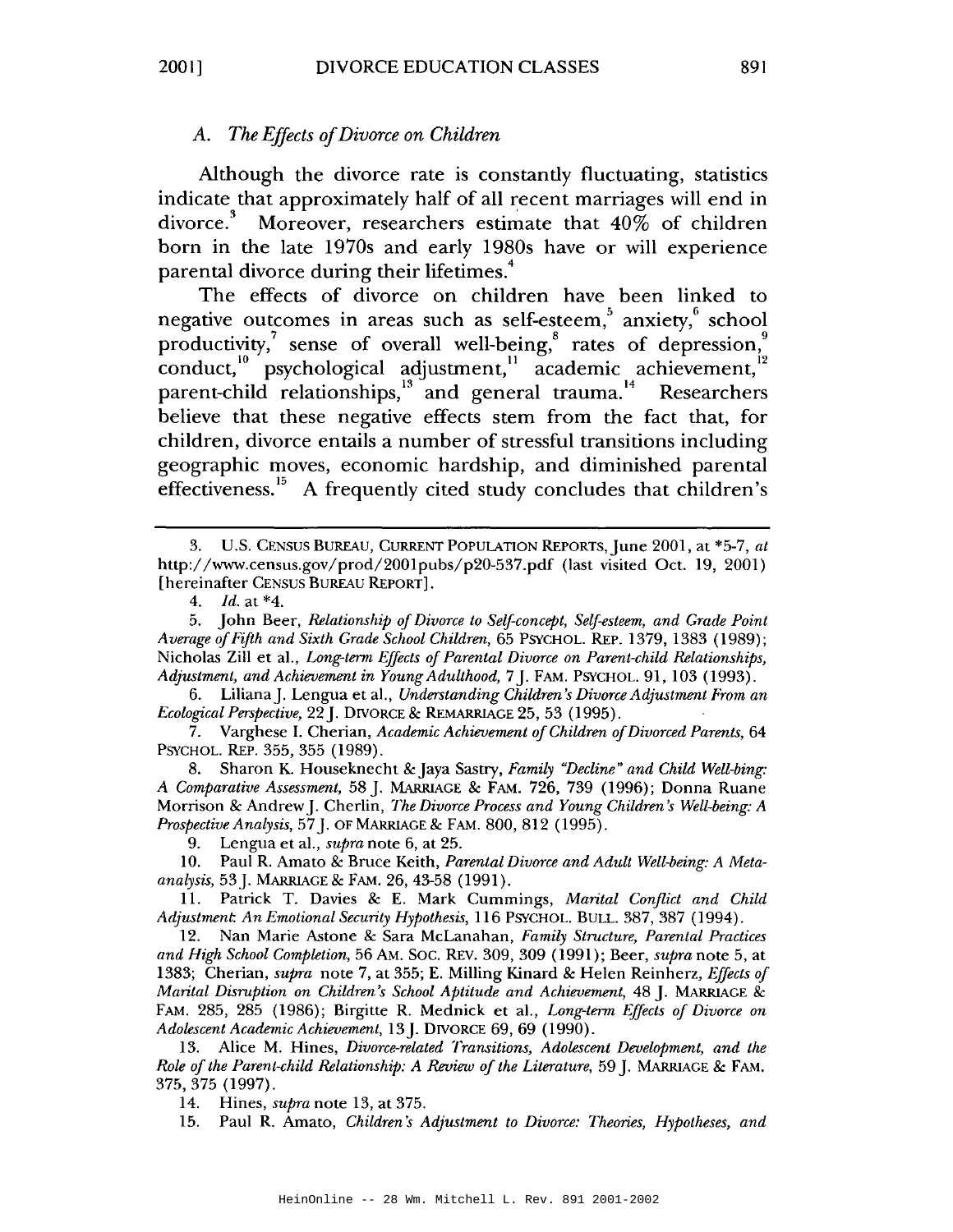adjustment to divorce is linked to five central concepts: 1) the absence of the non-custodial parent, 2) the adjustment of the custodial parent, 3) conflict between parents, 4) economic hardship, and 5) stressful life changes.  $\frac{16}{11}$  is generally accepted that children's adjustment to divorce is directly related to how their parents respond to the divorce conflict.<sup>17</sup>

Divorce is also an extremely stressful event for parents and may involve feelings of depression, loneliness, regret, anger and helplessness.<sup>18</sup> While one of the strongest predictors of children's adjustment to divorce is the overall well-being of the residential parent, that parent may be so preoccupied with emotional and financial pressures that he or she is unable to simultaneously meet the needs of the children.<sup>19</sup>

Furthermore, the quality of the relationship between a father and his former spouse is a strong predictor of whether that father will remain involved with his children.<sup>20</sup> Not surprisingly, fathers who are better able to cope with the stresses and changes that accompany divorce are also more likely to remain involved in lives of their children.<sup>21</sup>

Both parents undergo a divorce adjustment process during which they need to learn how to function as a single parent, explore ways to balance their own needs with those of their children, and develop methods of coping without adult companionship or support.<sup>22</sup>

Another important area of research shows that children's

16. See Amato, *supra* note 15, at 23.

18. Eleanor E. Maccoby et al., Coparenting in the Second Year after Divorce, 52. MARRIAGE & FAM. 141, 150 (1992).

19. Joan B. Kelly, Current Research on Children's Postdivorce Adjustment: No Simple Answers, 31 FAM. & CONCILIATION CTS. REV. 29, 29-33 (1993); Judith A. Seltzer & Suzanne M. Bianchi, Children's Contact With Absent Parents, 50 J. MARRIAGE & FAM. 663, 663 (1988).

20. P. LINDSAY CHASE-LANSDALE & E. MAVIS HETHERINGTON, 10 LIFE-SPAN DEV. & BEHAVIOR 105 (1990); Valarie King, *Nonresident Father Involvement and Child Well*being: Can Dads Make a Difference?, 15 J. FAM. ISSUES 78, 78 (1994).

21. See CHASE-LANSDALE & HETHERINGTON, supra note 20, at 105.

22. Jeanne M. Tschann et al., Family Process and Children's Functioning During *Divorce*, 51 J. MARRIAGE & FAM. 431, 431 (1989).

Empirical Support, 55 J. MARRIAGE & FAM. 23, 23 (1993); Paul R. Amato & Alan Booth, A Prospective Study of Divorce and Parent-Child Relationships, 58 J. MARRIAGE & FAM. 356, 356 (1996); Hines, *supra* note 13, at 375; Mednick et al., *supra* note 12, at 69; Morrison & Cherlin, *supra* note 8, at 812.

<sup>17.</sup> Amato & Keith, *supra* note 10, at 43-58. See generally, Robert E. Emery, Divorce Mediation: Negotiating Agreements and Renegotiating Relationships, 49 FAM. **RELATIONS 377 (1995).**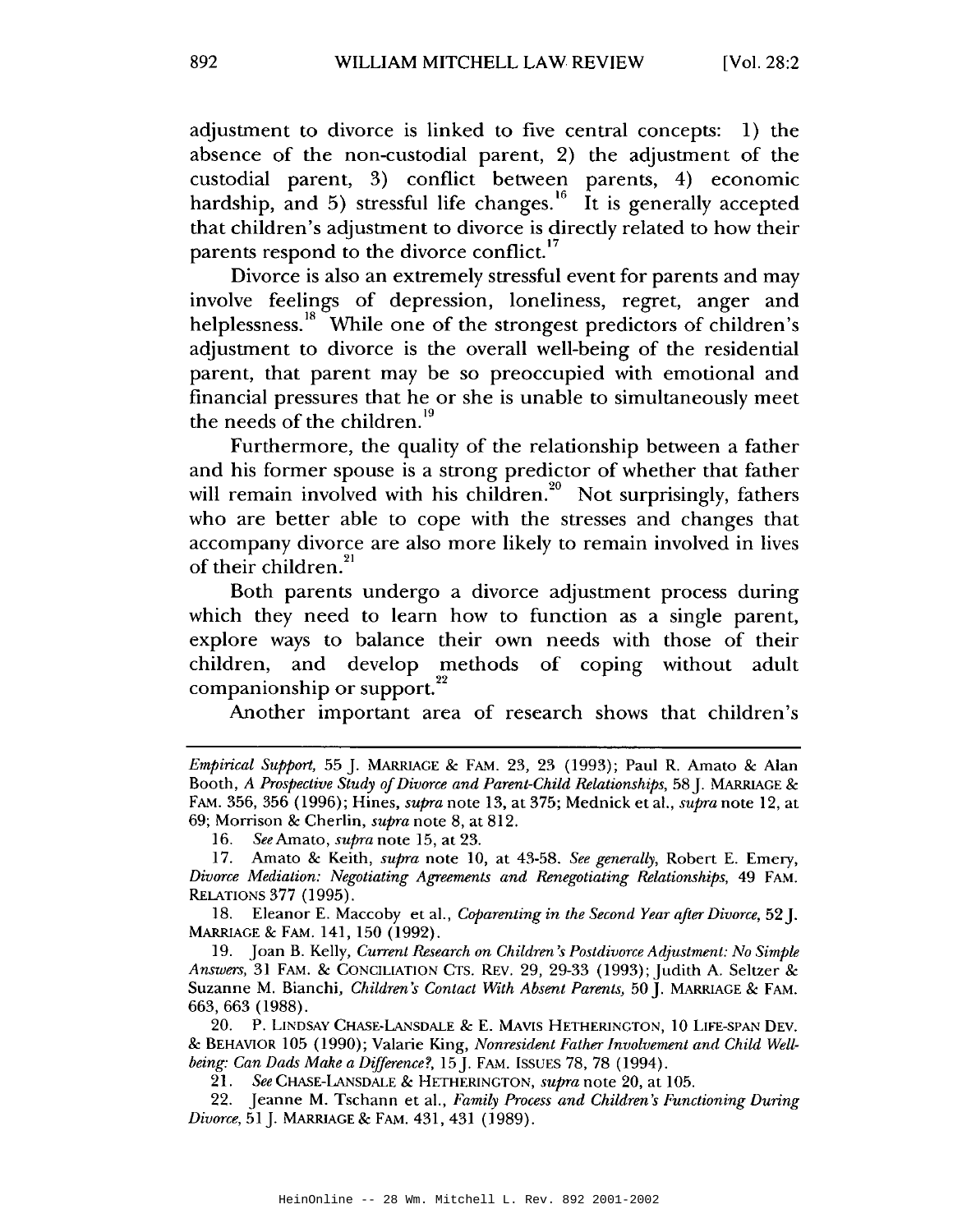adjustment to divorce is directly related to the level of conflict between the parents both during and after the divorce.<sup>23</sup> Children whose parents exhibit a high degree of conflict after divorce experience more difficulty adjusting than do children whose parents have a better relationship.<sup>24</sup> This may result from less effective parenting by a parent involved in high conflict.<sup>25</sup> Nevertheless, children fare much better when their parents employ specific strategies to resolve conflict and avoid placing the children in the middle.

All of the above research points to the importance of teaching divorcing parents how to interact cooperatively, both during and after their divorce, for the sake of their children's well being. The main question is: how can parents learn to resolve conflict more effectively and interact more cooperatively in front of their children? Given the potential for long lasting harm to children and the sheer number of families affected, attention has turned to an examination of the divorce process itself. Specifically, families are being empowered through the use of mediation and divorce education programs.

#### $B_{\cdot}$ The Response of the Court System

The role of the family court has varied over time. Prior to the 1970's divorce could only be obtained through a highly adversary proceeding establishing the fault of one of the parties.<sup>27</sup> During the 1970s, a family law revolution occurred wherein states established no fault divorce and became concerned with gender discrimination in custody and alimony awards.<sup>28</sup> Even then, the procedure remained adversary in nature.<sup>29</sup>

However, joint custody laws passed during the 1970's planted

<sup>23.</sup> James L. Peterson & Nicholas Zill, Marital Disruption, Parent-child Relationships, and Behavior Problems in Children, 48 J. MARRIAGE & FAM. 295, 295  $(1986).$ 

<sup>24.</sup> Kelly, *supra* note 19, at 29-33.

Tschann et al., *supra* note 22, at 431. 25.

<sup>26.</sup> Kelly, *supra* note 19, at 29-33. See generally K.A. Camera & G. Resnick, Interparental Conflict and Cooperation: Factors Moderating Children's Post-Divorce Adustment, in IMPACT OF DIVORCE, SINGLE PARENTING, AND STEPPARENTING ON CHILDREN 169-95 (E. Mavis Hetherington & Josephine D. Arasteh, eds. 1988).

<sup>27.</sup> Andrew Schepard, The Evolving Judicial Role in Child Custody Disputes: From Fault Finder to Conflict Manager to Differential Case Management, 22 U. ARK. LITTLE ROCK L. REV. 395, 395-402 (2000).

<sup>28.</sup> *Id.* at 401-02.

<sup>29.</sup> *Id.* at 401.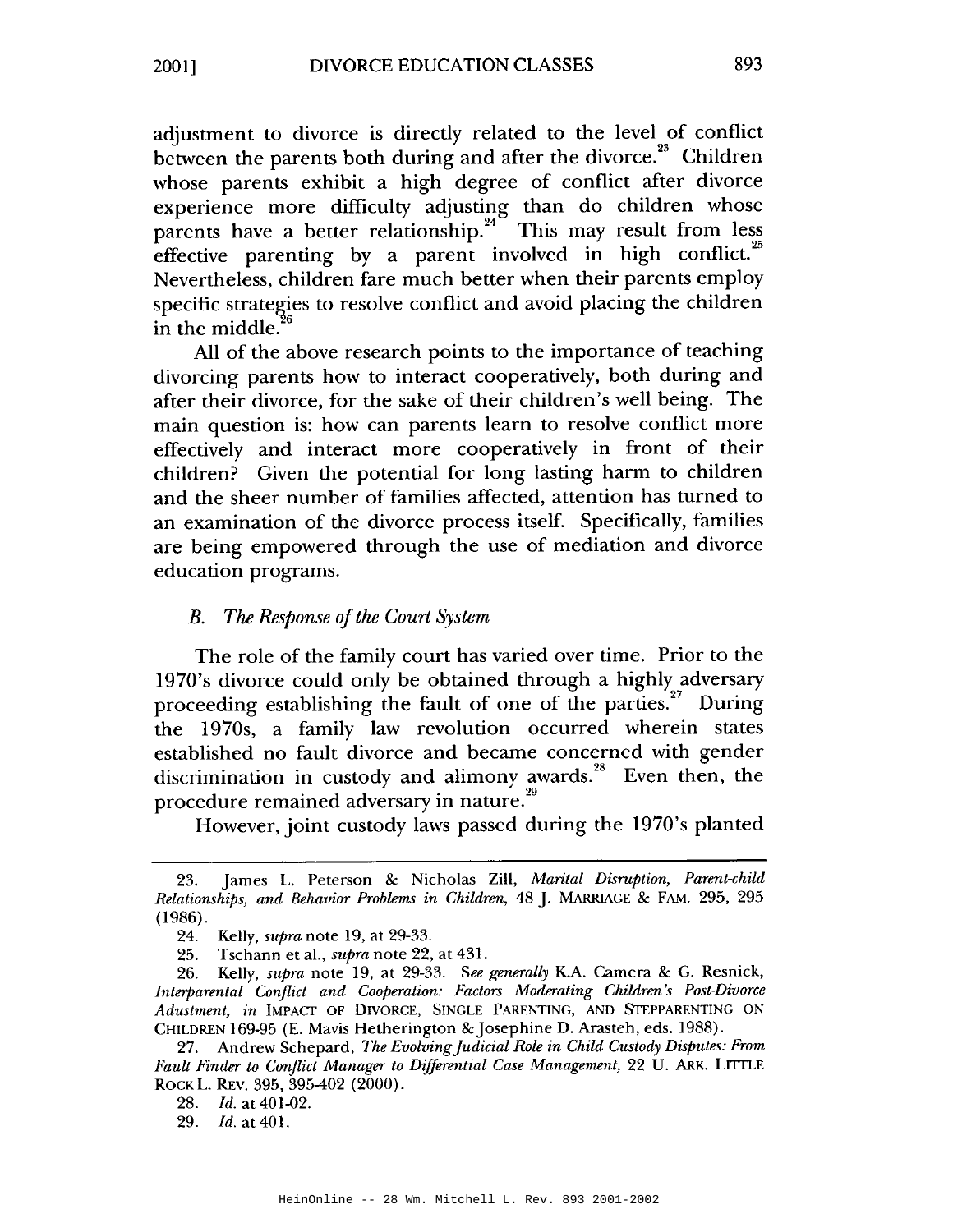the seeds for the current family law revolution, one focused on meeting the needs of children through a more cooperative style of conflict resolution.<sup>30</sup> The adversarial, win-lose system of litigation has increasingly been viewed as a system that fuels conflict and harms families.<sup>\$1</sup> Consequently, states have increasingly turned to mediation as a way to empower parents to make joint agreements and to teach the cooperative techniques needed to carry them  $\text{out.}^{32}$ 

By 1995, thirty-three states mandated mediation in child custody cases.  $33$ In Minnesota, divorcing couples receive a summons encouraging them to attempt alternative dispute Similarly, under Rule 114.03(b) attorneys are resolution.<sup>34</sup> required to provide clients with ADR information.<sup>35</sup>

Because the mediation process involves the education and empowerment of parents, it is not surprising that the national growth of parent education programs has been linked to the increased use of mediation in custody proceedings.<sup>36</sup> In fact. mediators are frequent advocates of divorce education programs.<sup>37</sup>

Court-connected parent education programs have attributes that make them especially desirable.

Courts are in a unique position to serve as a gateway through which divorcing and relitigating parents must Furthermore, the courts, unlike most other pass. community agencies, have the authority to mandate that parents acquire specific divorce-related parenting skills. If courts do not provide the mechanism for divorcing parents to learn the skills they need in order to protect and help their children during the divorce process, it is unlikely that vast majority of these families will have access to such training in any other fashion. In addition, if the

34. MINN. STAT. § 518.091 (2000).

<sup>30.</sup> Id. at 405.

<sup>31.</sup> STEPHEN ERICKSON & MARILYN MCKNIGHT, THE PRACTICIONER'S GUIDE TO MEDIATION 8 (2001); Kathryn E. Maxwell, Preventive Lawyering Strategies to Mitigate the Detrimental Effects of Clients' Divorce on Their Children, 67 REV. JUR. U.P.R. 137, 137-149 (1998).

<sup>32.</sup> See ERICKSON & MCKNIGHT, supra note 31, at 408.

<sup>33.</sup> See Schepard, *supra* note 27, at 408.

<sup>35.</sup> MINN. GEN. R. PR. 114.03(b) (2001).

<sup>36.</sup> Peter Salem, Education for Divorcing Parents: A New Direction for Family Courts, 23 HOFSTRA L. REV. 837, 839 (1995).

<sup>37.</sup> Jack Arbuthnot & Kevin Kramer, Effects of Divorce Education on Mediation *Process and Outcome, MEDIATION Q., Spring 1998, at 209, 209.*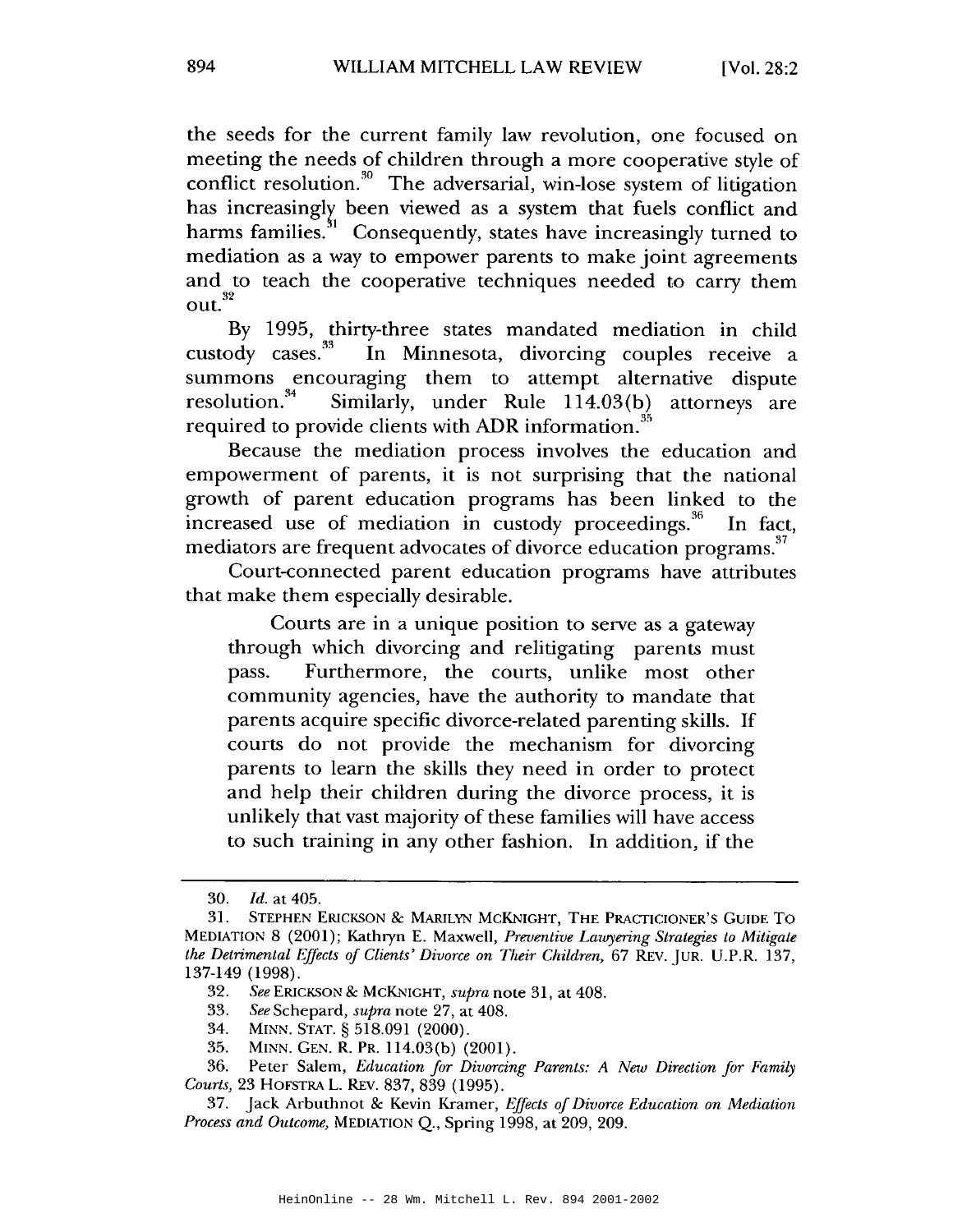courts do not provide such services, it is a certainty that a large number of the children of divorcing families will continue to require community resources in various forms, including mental and physical health services, police and court time, property damages due to delinquency, and added burdens for the schools systems. ounce-of-prevention-or-pound-of-cure **It** is an phenomenon.<sup>38</sup>

In January of 1997, the Minnesota Supreme Court Advisory Task Force on Visitation and Child Support Enforcement recommended that the legislature implement parent education programs in each judicial district.<sup>39</sup> The Task Force delineated that the purpose of a parent education program shall be "to serve as an early intervention mechanism to encourage cooperation between parents before adversarial behavior and conflict has a chance to develop . . . . "<sup>40</sup> Among other goals, the parent education program should educate parents about: positive communication techniques; the impact that divorce, the restructuring of family, and judicial procedure have upon children and family; methods for preventing visitation conflicts and dispute resolution options; and the importance of always placing the best interest of the children above what they may perceive as their own "rights."<sup>41</sup>

The recommendations of the Task Force were, in large part, adopted by the Minnesota Legislature in Minnesota Statutes Section 518.157.

### **III. DIVORCE EDUCATION STRATEGIES: VARIATIONS ON A THEME**

By 2001, twenty-eight states had enacted legislation or statewide court rules mandating or establishing divorce education programs.<sup>42</sup> Of the remaining twenty-two states, at least seven have

Jack Arbuthnot et al., Court-Sponsored Education Programs for Divorcing 38. Parents: Some Guiding Thoughts and Preliminary Data, JUV. & FAM. CT. J., Spring 1994, at 79, 79.

MINN. SUP. CT. ADVISORY TASK FORCE ON VISITATION AND CHILD SUPPORT 39. ENFORCEMENT, FINAL REPORT 7-10 (January 27, 1997) [hereinafter TASK FORCE].

<sup>40.</sup> *Id.* at 45.

 $Id$ 41.

ARIZ. REV. STAT. §§ 25-351, 25-352, 25-353, 25-355 (2000); ARK. CODE ANN. 42. § 9-12-322 (2001); COLO. REV. STAT. §14-10-123.7 (2000); CONN. GEN. STAT. §§ 46B-69B (2001); DEL. CODE ANN. tit. 13, § 1507(H) (2000); FLA. STAT. ch. 61.21 (2000); GA. SUPER. CT. RULE 24.8; 750 ILL. COMP. STAT. 5/404.1 (2000); IOWA CODE § 598.19A (2001); KAN. STAT. ANN. § 60-1626(4)(B) (2000); LA. REV. STAT. ANN. § 9:306 (2001); MD. CODE ANN., FAM. LAW, § 7-103.2 (2000); MINN. STAT. § 518.157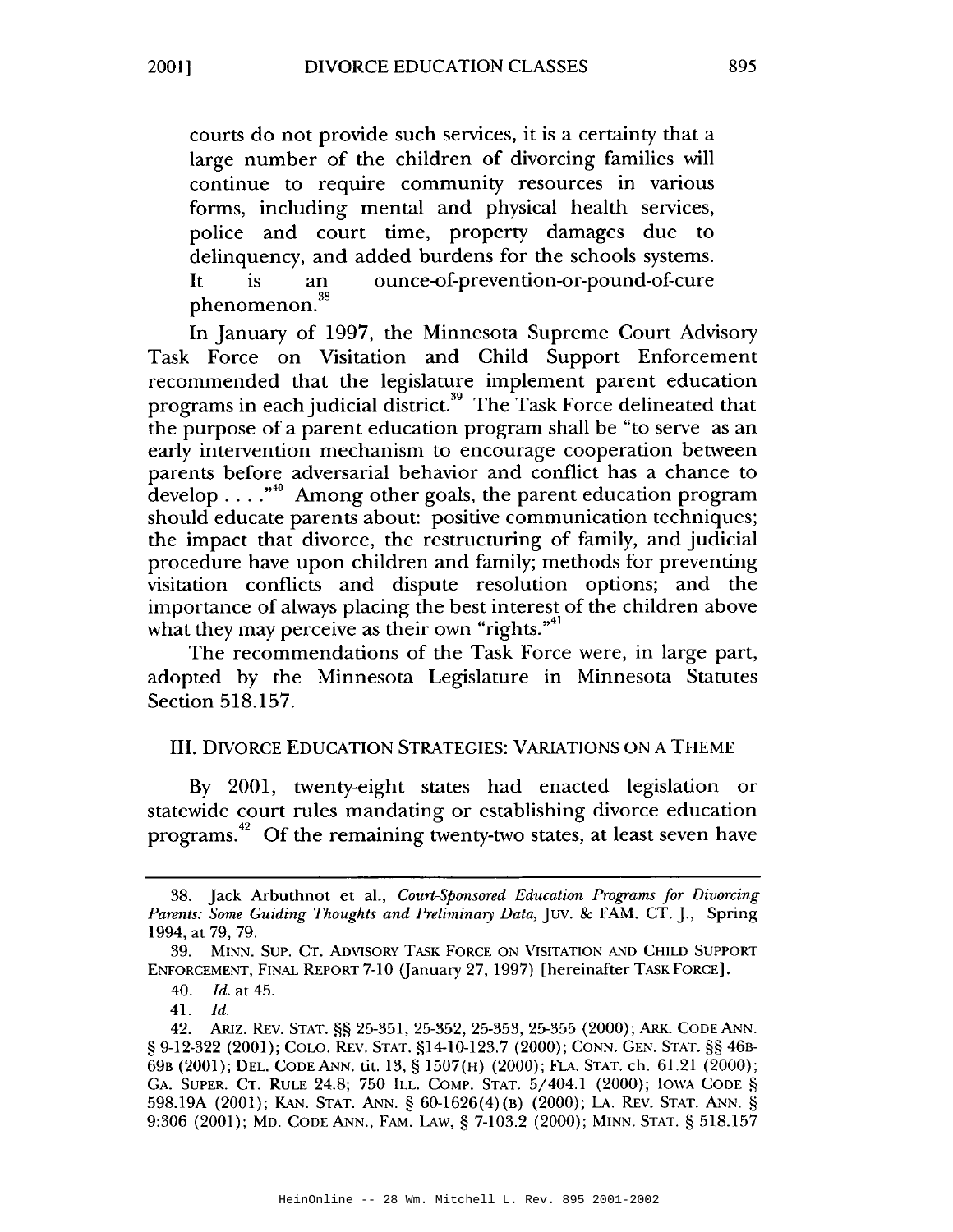local court rules in effect for divorce education programs.<sup>43</sup> There are several components of divorce education programs that vary from state to state, and the variations each have resulting benefits and drawbacks.<sup>44</sup> These benefits and drawbacks accrue to the three parties with the most at stake during an action for divorce: the parents, their children, and the courts.

#### A. Attendance

Statewide legislation may require attendance, provide for court discretion in ordering attendance, or allow attendance at the parents' option.

Fifteen states mandate attendance.<sup>46</sup> These states include Connecticut, Delaware, Florida, Arizona, Iowa. Minnesota.

43. CAL. R. TUOLUMNE SUPER. CT. 4.05; ILL. R. 13 CIR. R. 8.12; KY. R. [EFFERSON FAM. CT. 508; MASS. R. PROB. AND FAM. CT., ORDER 1-99; NEV. R. PRAC. 8 DIST. 5.07; N.M. R. CT. 6 DIST. LR6-302; PA. L.R.C.P. BEAVER CTY. 1915.28; PA. R. CT. BLAIR CTY. 1915.21; PA. L.R.C.P. BRADFORD CTY. 1919; PA. L.R.C.P. CARBON CTY. L1915.4; PA. R. CT. CLEARFIELD CTY. 1920.3; PA. L.R.C.P. COLUMBIA-MONTOUR CTY. 5.12(B); PA. R. CT. CRAWFORD CTY. L1930; PA. R. CT. DAUPHIN CTY. 1930; PA. R. CT. ERIE CTY. 1915.3; PA. R. CT. FRANKLIN-FULTON CTY. 39-1920.3; PA. L.R.C.P. L1914; PA. R. CT. MONROE CTY 1930; PA. L.R.C.P. SULLIVAN-WYOMING CTY. 1920.12, PA. L.R.C.P. WARREN-FOREST CTY. L1930; WASH. L.C.R. CLALLAM CTY. 95; WASH. L.R. FERRY, PEND OREILLE, STEVENS CTY. 95.04; WASH. R. SUPER. CT. LEWIS CTY. LMPSR 1.1; WASH. L.C.R. PACIFIC AND WAHKIAKUM CTY. 9; WASH. L.C.R. PIERCE CTY. 94.05; WASH. L.C.R. SPOKANE CTY. LSPR 94.03; WASH. L.C.R. WALLA WALLA CTY. WWCSCLR 19; see also Margie J. Geasler & Karen R. Blaisure, 1998 Nationwide Survey of Court-Connected Divorce Education Programs, 37 FAM. & CONCILIATION CTS. REV. 36, 41 (1998) (reporting results of a nationwide county-level survey of courtsupported and court-mandated divorce education programs).

44. Clement, *supra* note 1, at 220-21 (noting that authority to institute divorce education comes from legislatures authorizing specific programs, from legislatures giving broad permission to courts to adopt programs as they see fit, or from courts' "inherent power" to enact rules requiring participation in divorce education prior to granting dissolutions).

See Peter Salem et al., Parent Education as a Distinct Field of Practice, 34 FAM. 45. & CONCILIATION CTS. REV. 9, 9-13 (1996).

46. A state was classified as mandating attendance if the statutory language included "shall attend" or "shall order." Most mandatory statutes also provide for waiver of attendance in the case of domestic violence or other good cause shown. E.g., VA. CODE ANN. § 16.1-278.15 (2001).

<sup>(2000);</sup> MO. REV. STAT. § 452.600 (2000); MONT. CODE ANN. § 40-4-226 (2000); NEB. REV. STAT. §§ 42-349.01, 43-2917.01 (2000); N.H. REV. STAT. ANN. § 458-D:1-9 (2000); N.J. STAT. ANN § 2A:34-12.1 - 12.8 (2001); N.D. R. CT. 8.3 (2001); OHIO REV. CODE ANN. § 3109-053 (2001); OKLA. STAT. tit. 43, § 107.2 (2000); OR. REV. STAT. § 3.434 (1999); TENN. CODE ANN. § 36-6-408 (2001); TEX. FAM. CODE ANN. § 105.009 (2000); UTAH CODE ANN. § 30-3-11.3 (2001); VA. CODE ANN. § 16.1-278.15 (2001); W. VA. CODE § 48-11-104 (2000); WIS. STAT. § 767.115 (2001).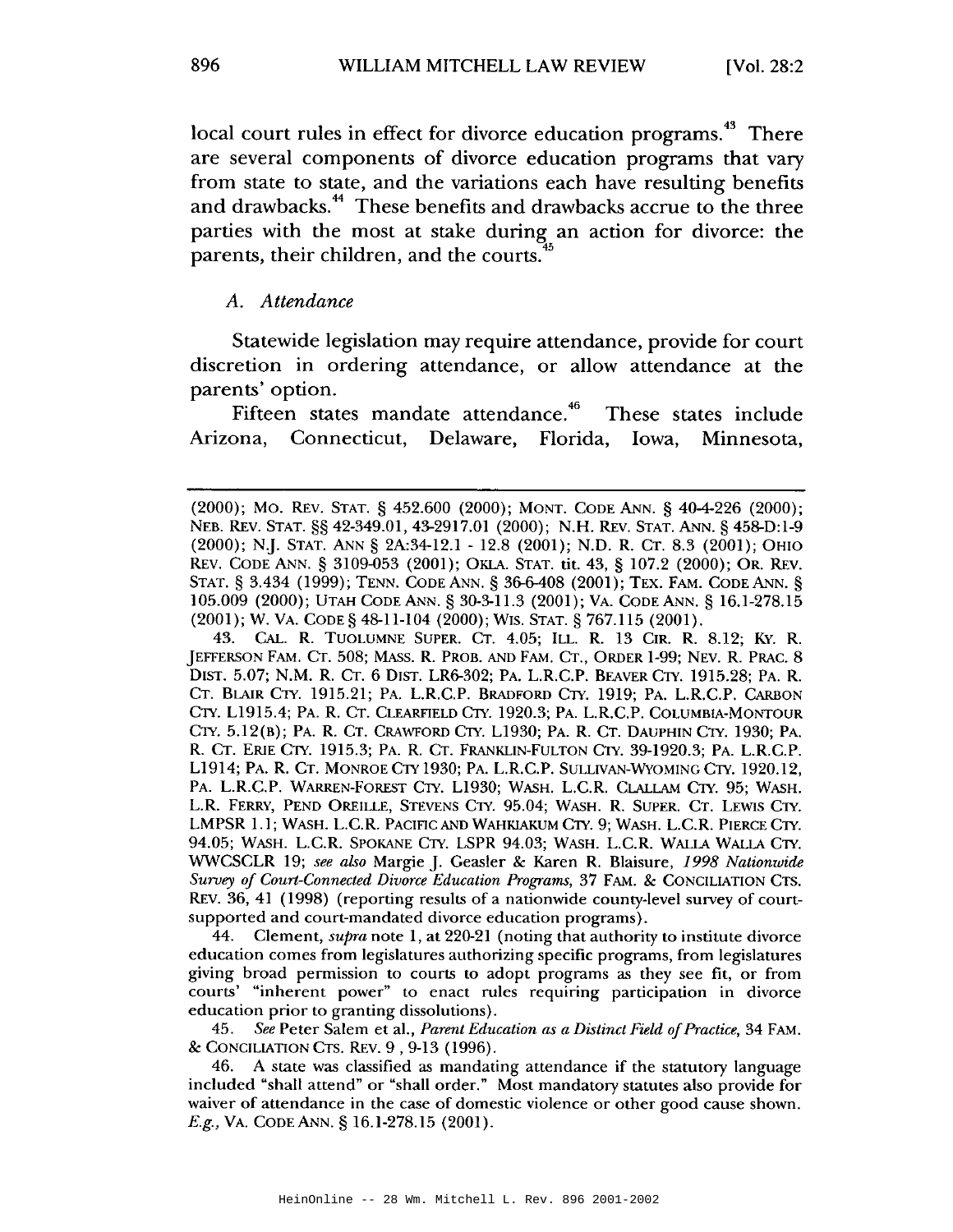Missouri, New Hampshire, New Jersey, Ohio, Oklahoma, Tennessee, Utah, Virginia and West Virginia. Benefits of mandatory attendance may include reaching parents who might otherwise never attend a divorce education program<sup>47</sup> and the resulting benefits to their children of reduced conflict, better communication, and a faster adjustment to post-divorce life.<sup>48</sup> Benefits may also include reduced relitigation of divorce and custody matters.<sup>49</sup> Drawbacks of mandatory attendance may include participant hostility toward the education program, although by the end of such programs, studies have shown that even hostile participants are not unhappy that they attended.<sup>50</sup>

Eight states allow the court to exercise its discretion when determining which parents must attend divorce education.<sup>51</sup> These states are Georgia, Illinois, Louisiana, Maryland, Montana, Nebraska, Texas and Wisconsin. Factors that inform the court's discretion include the facts and circumstances of the case,<sup>52</sup> the best interest of the child, $53$  and the possibility that the parents may have already received therapy or alternate education.<sup>54</sup> Benefits of discretionary attendance may include reaching those parents who in the court's opinion are most in need of the divorce education program, and the resulting focused deployment of court and community resources and parents' time. Drawbacks may include not reaching parents who would in fact benefit from the program, but who were able to convince the court to waive attendance.

Finally, five states-Arkansas, Colorado, Kansas, North Dakota and Oregon—allow optional attendance.<sup>55</sup> Benefits of optional

<sup>47.</sup> Cathleen Gray et al., Making It Work: An Evaluation of Court-Mandated Parenting Workshops for Divorcing Families, 35 FAM. & CONCILIATION CTS. REV. 280, 280-82 (1997).

<sup>48.</sup> Id. at 288.

<sup>49.</sup> Jack Arbuthnot et al., Patterns of Relitigation Following Divorce Education, 35 FAM CONCILIATION CTS. REV. 269, 269-276 (1997).

<sup>50.</sup> Gray et al., *supra* note 47, at 283.

<sup>51.</sup> A state was classified as allowing court discretion if the statutory language included language such as "in the best interest of the child" or "at the court's discretion."

 $52.$ LA. REV. STAT. ANN. § 9:306 (2001).

<sup>53.</sup> MONT. CODE ANN. § 40-4-226 (2000); TEX. FAM. CODE ANN. § 105.009 (2000); WIS. STAT. § 767.115 (2001).

<sup>54.</sup> GA. SUPER. CT. R. 24.8 (2000).

<sup>55.</sup> A state was classified as allowing optional attendance if the statutory language did not require judges to order attendance, or if the statute only authorized the establishment of divorce education programs. Actual practices at the county and local level may vary.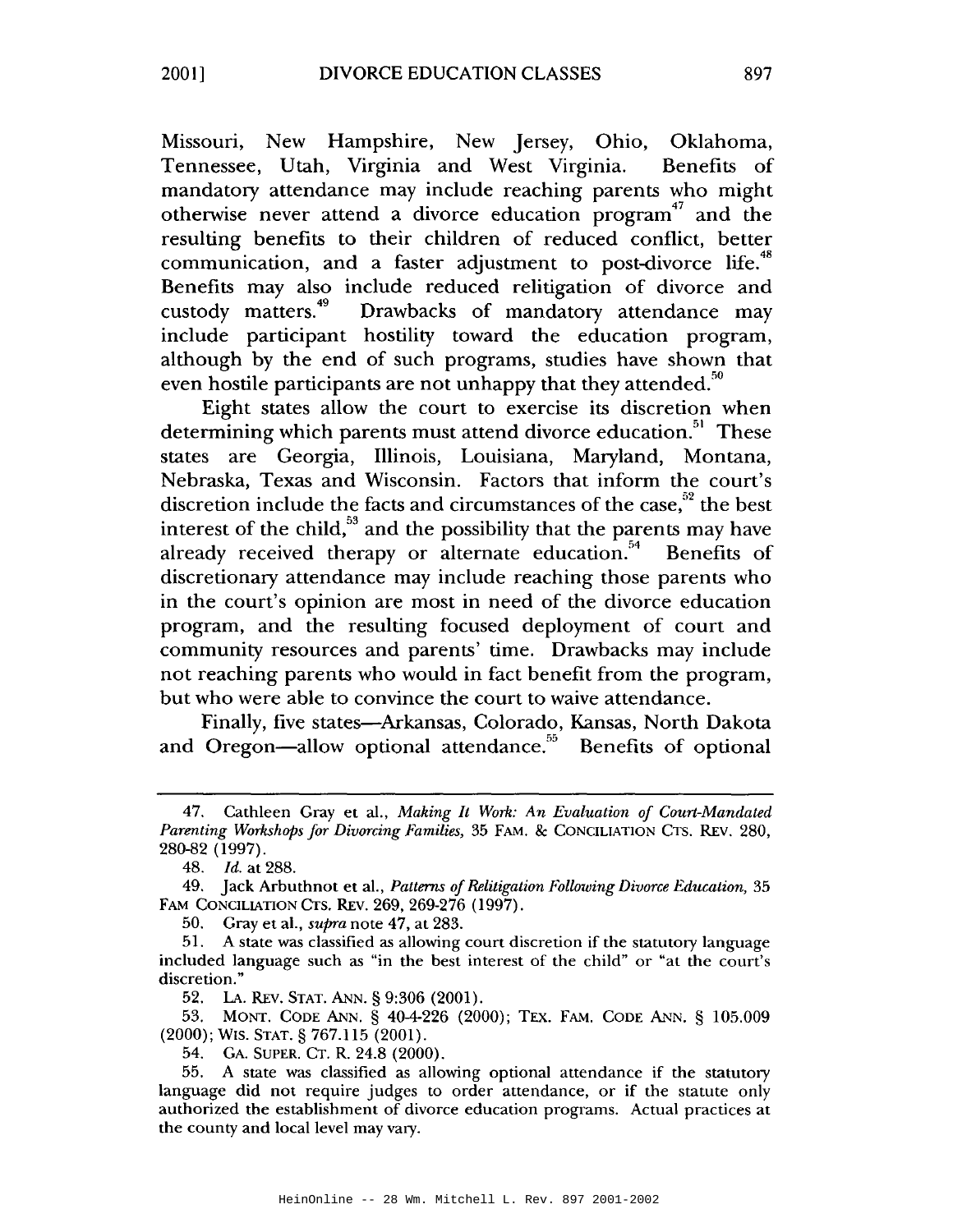attendance may include allowing judges, lawyers and the public to become accustomed to these programs in their community.<sup>56</sup> Drawbacks of optional attendance may include the concern that the "parents who attend voluntarily probably need the programs the least and . . . those most in need will not attend unless ordered to do so." $57$ 

#### **B.** Timeframe

Statewide legislation may provide a specific timeframe for attendance, require attendance sometime before the final judgment is issued, or have no specific requirement for attendance.

Two states set specific timeframes for attendance. Both Iowa and New Hampshire require that the parties attend divorce education within forty-five days of service of the original complaint. Eight states require attendance sometime before the final judgment is entered in the action. These states include Arizona ("Each party shall complete the educational program within the time ordered by the judge"), Florida, Minnesota, Nebraska, New Jersey, Ohio, Utah and Wisconsin. The remaining states do not set forth a specific timeframe. However, local practice likely dictates that attendance must occur before the matter is complete.<sup>3</sup>

The benefits of early attendance include reduced relitigation of child support, custody and visitation.<sup>59</sup> Drawbacks of loose attendance policies may include the need to impose sanctions for non-attendance.

#### C. Sanctions

Finally, while some divorce education legislation does not mention sanctions, some states provide for explicit sanctions for non-attendance or sanctions at the court's discretion. First, eight states provide for specific sanctions for nonattendance. Arizona

<sup>56.</sup> Eileen D. Biondi, Legal Implementation of Parent Education Programs for Divorcing and Separating Parents, 34 FAM. & CONCILIATION CTS. REV. 82, 82-83  $(1996).$ 

<sup>57.</sup> Salem et al., *supra* note 45, at 18.

<sup>58.</sup> Geasler & Blaisure, *supra* note 43, at 48.

Arbuthnot et al., *supra* note 49, at 271. The article notes, however, that 59. "the issue of delay in attending at divorce education class remains viable and warrants exploration in greater detail relative to other outcome variables. This work is in progress." Id. at 276 (emphasis added).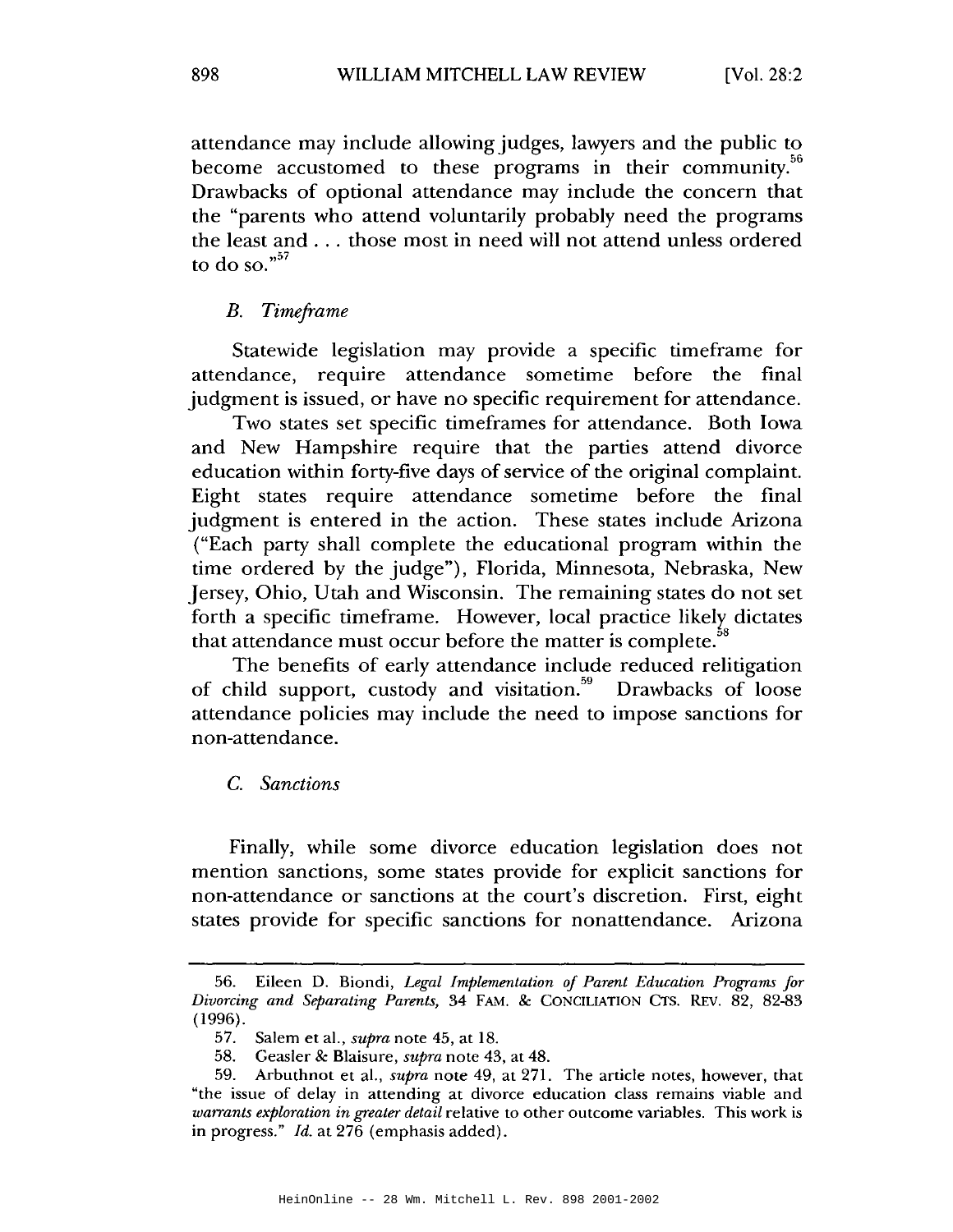allows the court to "deny relief in favor of [the offending] party, hold that party in contempt of court, or impose any other sanctions reasonable in the circumstances."<sup>60</sup> Florida holds non-attendees in contempt of court, or may deny "shared parental responsibility or visitation," or otherwise sanction them as the court deems appropriate.<sup>61</sup> Georgia allows the judge to withhold the final divorce decree, to find the non-attendee in contempt of court, and to order the non-attendee to pay attorneys' fees and costs.<sup>62</sup> Nebraska allows the judge to delay entry of a final judgment for six months at the most, but does not allow the non-attendee to be incarcerated.<sup>63</sup> New Hampshire allows the judge to find the nonattendee in contempt of court.<sup>64</sup> New Jersey requires the court to consider the fact of non-attendance as a "factor ... in making custody and visitation determinations."<sup>65</sup> Texas allows sanctions including contempt of court and striking pleadings.<sup>66</sup> Finally. Wisconsin may hold the non-attendee in contempt of court.<sup>6</sup> Benefits of enumerated statutory sanctions may include increased adherence to the court's order to participate in divorce education.

Maryland, Minnesota, and West Virginia allow for sanctions but leave the actual sanction to the court's discretion. The remaining states do not mention sanctions in the language of their statutes. Tennessee is alone in limiting the kinds of sanctions that the court may impose: "No court shall deny the granting of a divorce . . . for failure of a party or both parties to attend the educational session."<sup>68</sup> One drawback of non-specific sanctions, or no enumerated sanctions, may be increased litigation over sanctions that are in fact imposed.<sup>69</sup>

- 61. FLA. STAT. ch. 61.21(9) (2000).
- 62. GA. SUPER. CT. R. 24.8(E) (2000).
- 63. NEB. REV. STAT. § 42-349.01 (2000).
- 64. N.H. REV. STAT. ANN. § 458-D:5 (2000).
- 65. N.J. STAT. ANN. § 2A:34-12.5C (2001).
- 66. TEX. FAM. CODE ANN. § 105.009(G) (2000).
- 67. WIS. STAT. § 767.115(3) (2001).
- 68. TENN. CODE ANN.  $\S 36-6-408$ (C) (2001).

Nelson v. Nelson, 954 P.2d 1219, 1222 (Okla. 1998) (finding trial court 69. abused its discretion by entering default judgment of divorce denying father visitation rights when order requiring father to attend divorce education class did not put him on notice that nonattendance would jeopardize his visitation rights).

<sup>60.</sup> ARIZ. REV. STAT. § 25-353 (2000).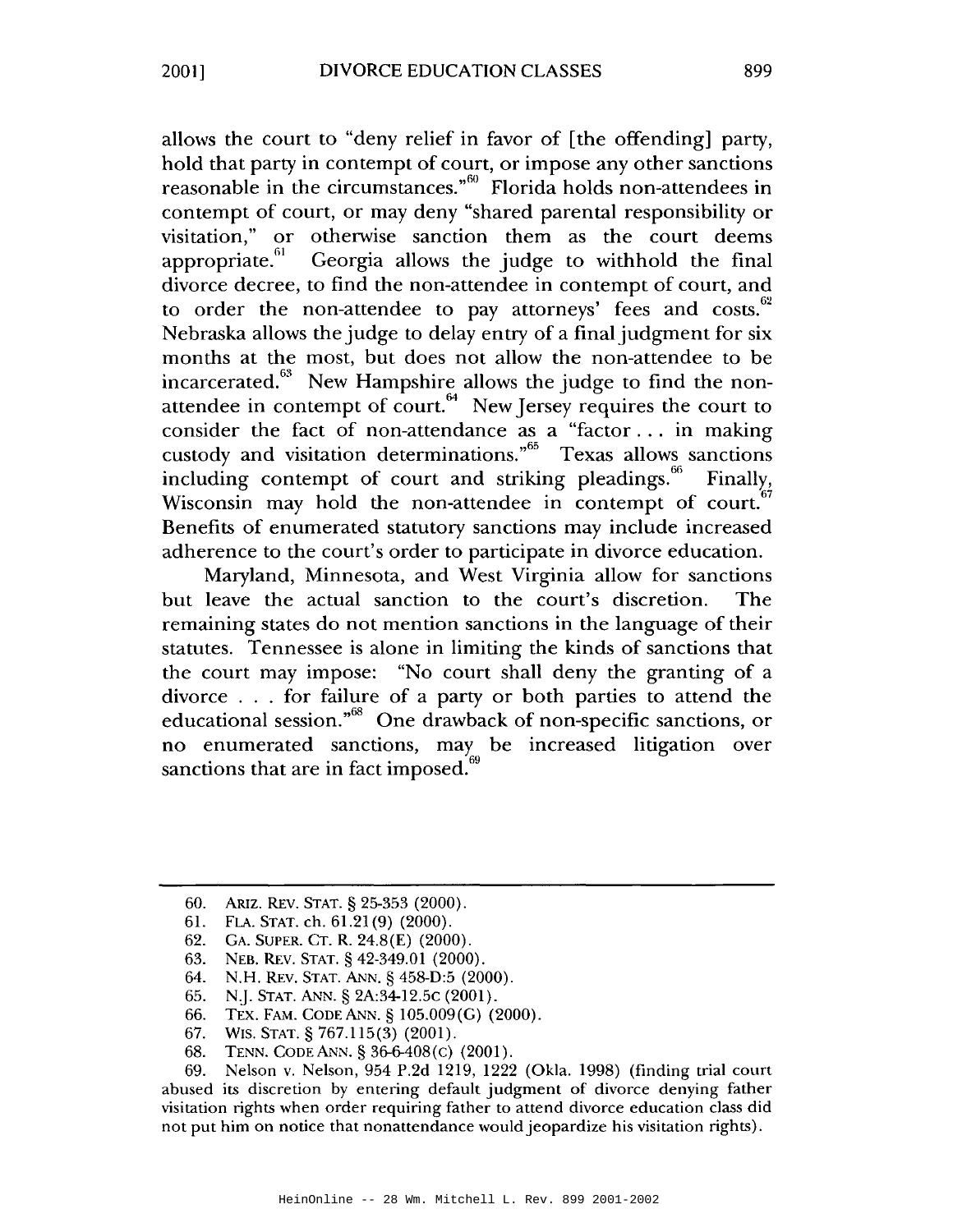### IV. THE LEGAL FRAMEWORK FOR DIVORCE EDUCATION IN **MINNESOTA**

#### A. Legislative Authorization and Purpose

In Minnesota, the chief judge of each judicial district is required to implement a parent education program.<sup>70</sup> The Minnesota conference of chief judges is required to review the programs to assure that they meet minimum standards.<sup>71</sup>

The purpose of the parent education program is threefold. The first purpose is to educate parents concerning "the impact that divorce, the restructuring of families, and judicial proceedings have upon children and families." $2^2$  The second purpose is to educate parents with respect to "methods for preventing parenting time conflicts."<sup>73</sup> The third purpose is to educate parents about dispute resolution options.<sup>74</sup>

#### **B.** Mandatory Attendance

In Minnesota, parents of minor children "shall attend" an approved program in cases where custody or parenting time is contested.<sup>"</sup> In contrast, parents involved in uncontested litigation involving custody, support, or parenting time "may" be ordered to attend a divorce education program at the discretion of the court.<sup>76</sup> Similarly, children "may" be required to attend a separate program designed for them.<sup>77</sup>

Mandatory programs are the most controversial. Specifically, opponents of mandatory programs have argued that required attendance constitutes an unconstitutional impediment to obtaining a divorce.<sup>78</sup> Another view is that because there is no constitutional right to a divorce, the state is free to place conditions upon the granting of dissolutions.<sup>79</sup> In this light, divorce is more

<sup>70.</sup> MINN. STAT. § 518.157, subd. 1 (2000).

<sup>71.</sup> *Id.* § 518.157, subd. 2 (2000).

<sup>72.</sup> Id. § 518.157, subd. 1.

<sup>73.</sup> Id.

 $74.$  Id.

<sup>75.</sup> *Id.* § 518.157, subd. 3  $(2000)$ .

 $76.$  *Id.* 

 $77.$ *Id.* § 518.157, subd. 1.

See Biondi, supra note 56, at 82; Clement, supra note 1, at 221. 78.

<sup>79.</sup> Zablocki v. Redhail, 434 U.S. 374, 387 (1978); Sosna v. Iowa, 419 U.S. 393, 405 (1975).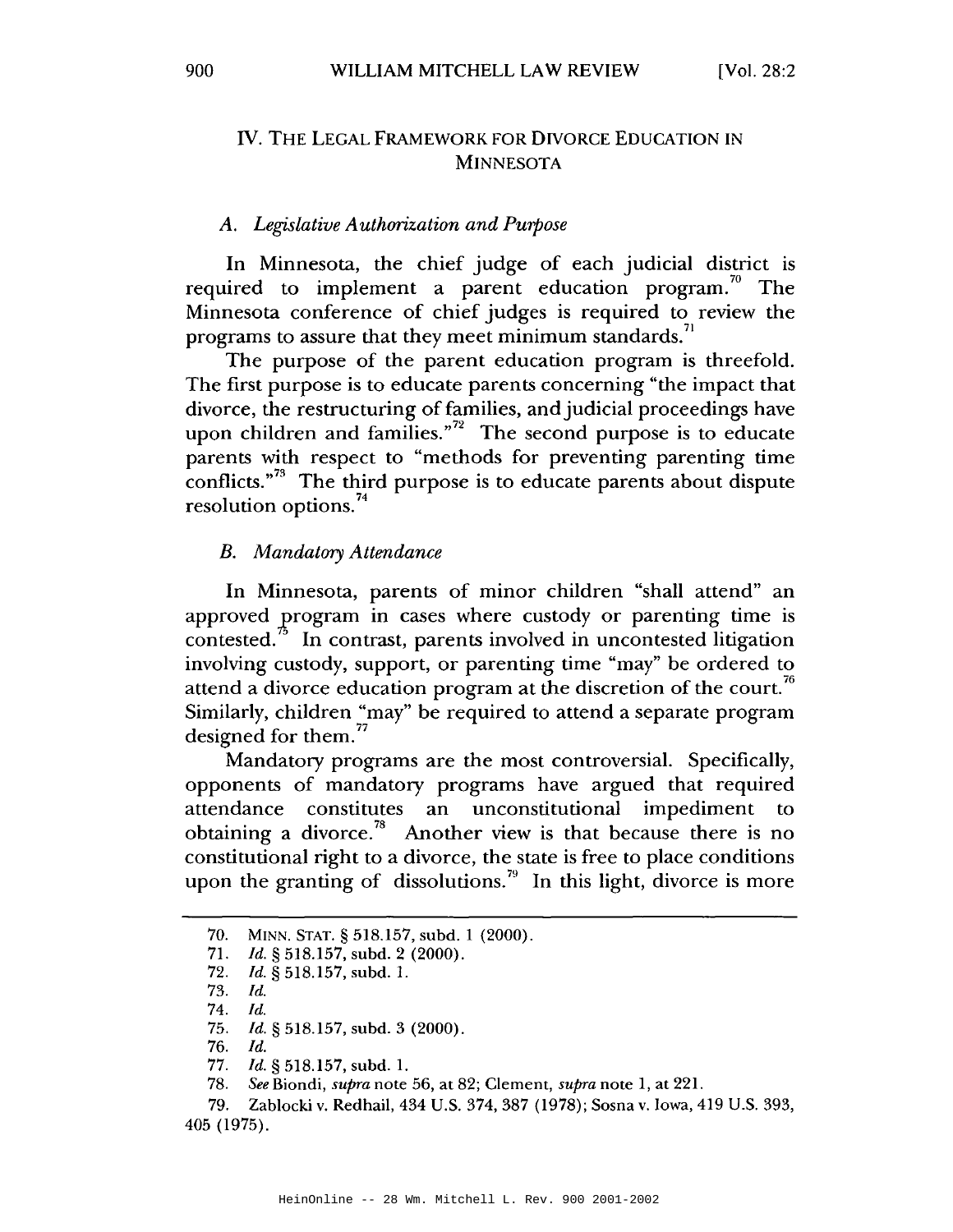accurately viewed as a privilege than an absolute right.<sup>80</sup> In addition, a Minnesota court can excuse a party from attending a divorce education program upon a showing of good cause.<sup>81</sup>

A successful legal challenge was brought concerning a mandatory Illinois parent education program.<sup>82</sup> In *Schulb*, a mandatory program was instituted pursuant to court rule despite the fact that the relevant Illinois statute authorized only a discretionary program. $83$  No similar issue of overreaching exists in Minnesota because the legislature has clearly authorized a mandatory program.<sup>84</sup>

Given the broad educational purpose of these programs, mandatory attendance makes sense because parents may not attend voluntarily.<sup>85</sup> Even though parents may initially object to attending a mandatory program, most respond favorably after doing so.<sup>86</sup>

#### C. Fees

In Minnesota, participants in parent education courses are required to pay a fee to defray costs.<sup>87</sup> The Minnesota statute avoids due process and access to the court challenges<sup>88</sup> by providing for waiver of fees and requiring a sliding fee scale.

#### D. Sanctions

Minnesota courts may impose sanctions if either of the parents does not comply with the court order requiring attendance at a divorce education program.<sup>90</sup> However, parties may be excused from attendance for good cause. Where domestic violence has been alleged, special precautions can be ordered including

<sup>80.</sup> See Biondi, *supra* note 56, at 88-89.

<sup>81.</sup> MINN. STAT. § 518.157, subd. 3.

Schulp v. Mackoff, No. 94 CH 3853, 1994 WL 525526 (Ill. Cir. Aug. 12, 82. 1994).

<sup>83.</sup> *Id.* at \*3-4.

<sup>§ 518.157,</sup> subd. 3. 84.

<sup>85.</sup> See TASK FORCE, supra note 39, at 54; Jack Arbuthnot et al., supra note 38, at 77, 79.

<sup>86.</sup> Arbuthnot, *supra* note 38, at 79.

<sup>87.</sup> MINN. STAT. § 518.157, subd. 6 (2000).

Boddie v. Connecticut, 401 U.S. 371, 376 (1971); see Clement, supra note 88. 1, at 225.

<sup>89.</sup> MINN. STAT. § 518.157, subd. 6.

<sup>90.</sup> Id. § 518.157, subd. 4 (2000).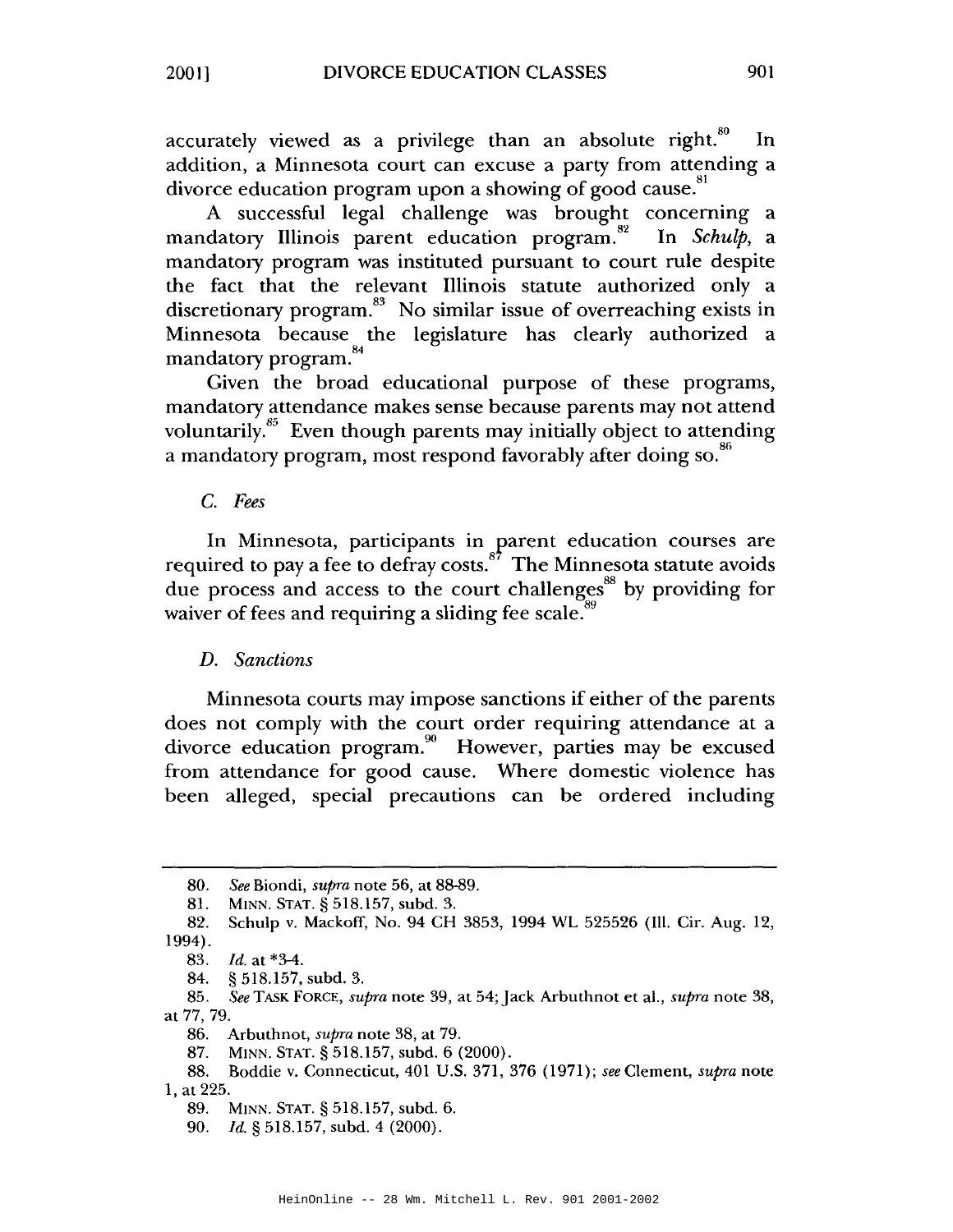attendance at separate sessions.<sup>91</sup>

#### E. Confidentiality

Any statements made by participants in divorce education programs are not admissible in court and course instructors cannot be subpoenaed.<sup>92</sup>

#### F. Timing

The Minnesota statute requires "timely and reasonable access" to education sessions."<sup>93</sup> Participation "must occur as early as possible."<sup>94</sup> However, no more specific time frame is established under the statute.

Early participation allows parents to gain valuable insights about the divorce process and the effects on children before becoming enmeshed in unnecessary disputes. It makes sense to teach conflict resolution skills at the beginning of the process.<sup>95</sup> Indeed, there is evidence that parents who attend classes later are more likely to relitigate. <sup>96</sup> Some social scientists suggest that parents most optimally attend classes within three weeks of filing for divorce,  $97$  and some states require attendance within 45 days of service of process.<sup>98</sup>

As a result of procedure allowing pocket filing and the lack of specific statutory time frame, Minnesota parents may not be enrolled in divorce education classes until later in the process. Minnesota parents would undoubtedly benefit from more timely participation.

### G. Sponsorship and Faculty

Outside agencies may contract to provide parent education programs. A Kentucky program was challenged because parents were required to participate in a divorce education program

<sup>91.</sup> *Id.* § 518.157, subd. 3.

<sup>92.</sup> Id.  $\S$  518.157, subd. 5 (2000).

<sup>93.</sup> Id. § 518.157, subd. 1.

<sup>94.</sup> Id. § 518.157, subd. 3.

<sup>95.</sup> See TASK FORCE, supra note 39, at 53-54.

<sup>96.</sup> Arbuthnot et al., *supra* note 49, at 276.

<sup>97.</sup> Arbuthnot & Kramer, supra note 37, at 211-12.

<sup>98.</sup> *Id.* at 224.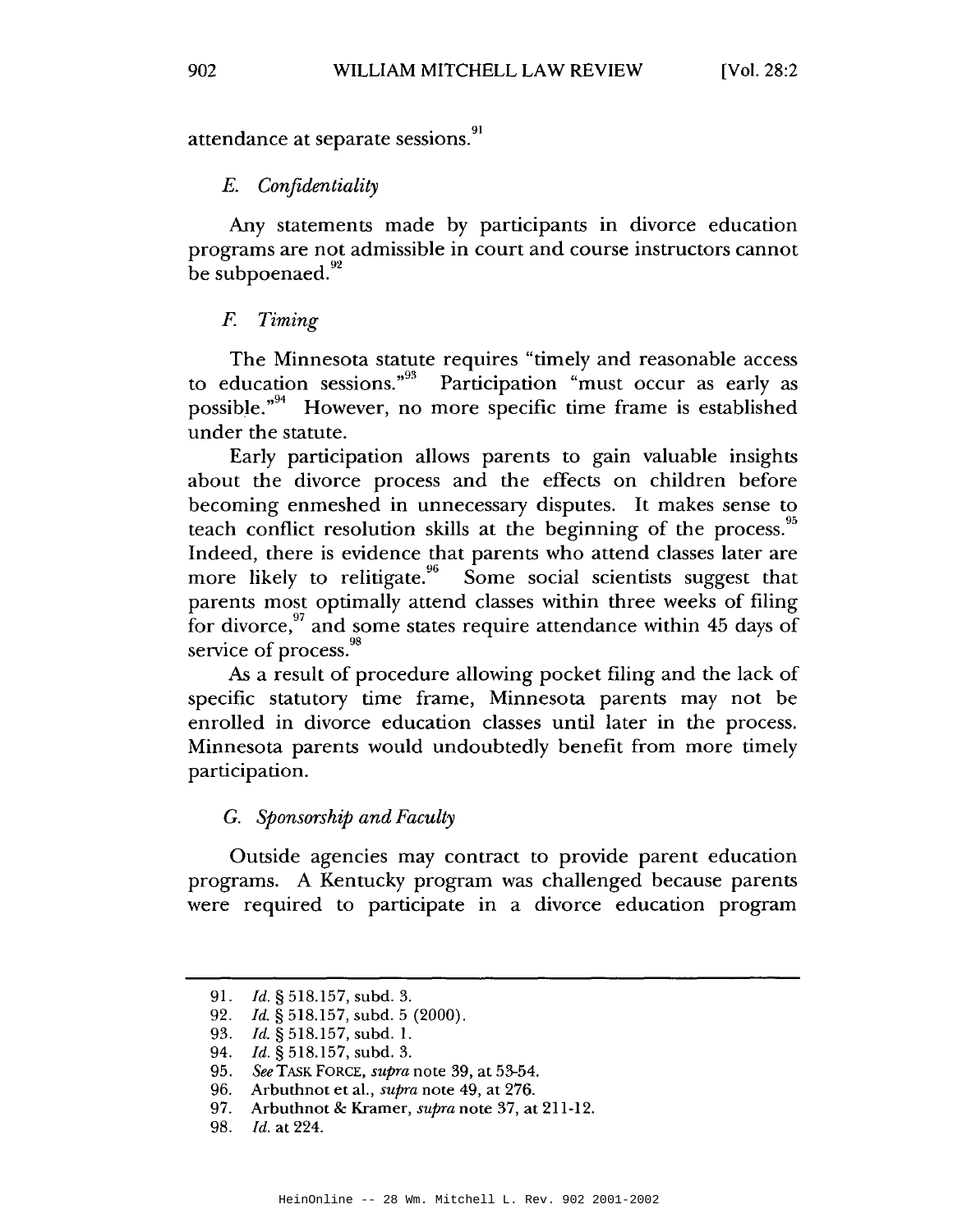sponsored by the Catholic Church.<sup>99</sup> The program survived an Establishment Clause challenge because it had a secular legislative purpose, it provided a non-ideological benefit, and another program could be substituted upon request.<sup>100</sup>

Though not incorporated into the Minnesota statute, the Supreme Court Advisory Task Force on Visitation and Child Support suggested that male and female instructors be paired and that instructors be trained in family dynamics, psychology, domestic relations, and related fields.<sup>101</sup>

#### V. PRELIMINARY FINDINGS FROM THE DAKOTA COUNTY STUDY

### A. The Dakota County Program

A divorce education program has existed in Dakota County<br>Minnesota since 1993.<sup>102</sup> The program is administered by an outside agency in collaboration with the county.<sup>103</sup> Couples with minor children are ordered to participate in three divorce education classes (each three hours long) and to attend a one-hour joint mediation consultation that is informational in nature. Couples without minor children attend two hours of class. Spouses are required to register for the classes within ten days of receiving the court order and must attend classes within thirty days. Time extensions are frequently granted.

The first class provides information about the emotional

103. The Dakota County Divorce Education Program is administered by Erickson Mediation Institute, a full service mediation firm that has operated in the Minneapolis/St. Paul area since 1977.

<sup>99.</sup> Kagin v. Kopowski, 10 F. Supp. 2d 756 (E.D. Ky. 1998).

<sup>100.</sup> *Id.*; see Clement, supra note 1, at 224.

See TASK FORCE, supra note 39, at 56-57.  $101.$ 

The study population consisted of all those who filed for divorce, were  $102.$ court-ordered to attend the program, and then actually did attend the program in Dakota County during 1999. The county itself is 570 square miles located south of St. Paul, Minnesota and contains several large suburbs such as Burnsville, Eagan, Hastings, Inver Grove Heights and Lakeville. Minnesota Health Profiles, Dakota County: Demographics & Vital Statistics 2000 at http://www.mnplan.state.mn.us/ datanetweb/health.html (last visited Oct. 18, 2001). Dakota County has approximately 246,973 residents aged eighteen and older, comprising 126,748 households. The racial makeup is approximately as follows: 94.9% white, 2.8% Asian/Pacific Islander and 1.9% black. Id. The median household income in 1993 was \$57,802; the number of people receiving public assistance (WIC) was approximately 7,310. Id. Approximately 1,500 divorces are granted per year. Telephone Interview with Sue Lawrence, Chief Deputy Family Division, Dakota County District Court (Oct. 22, 2001).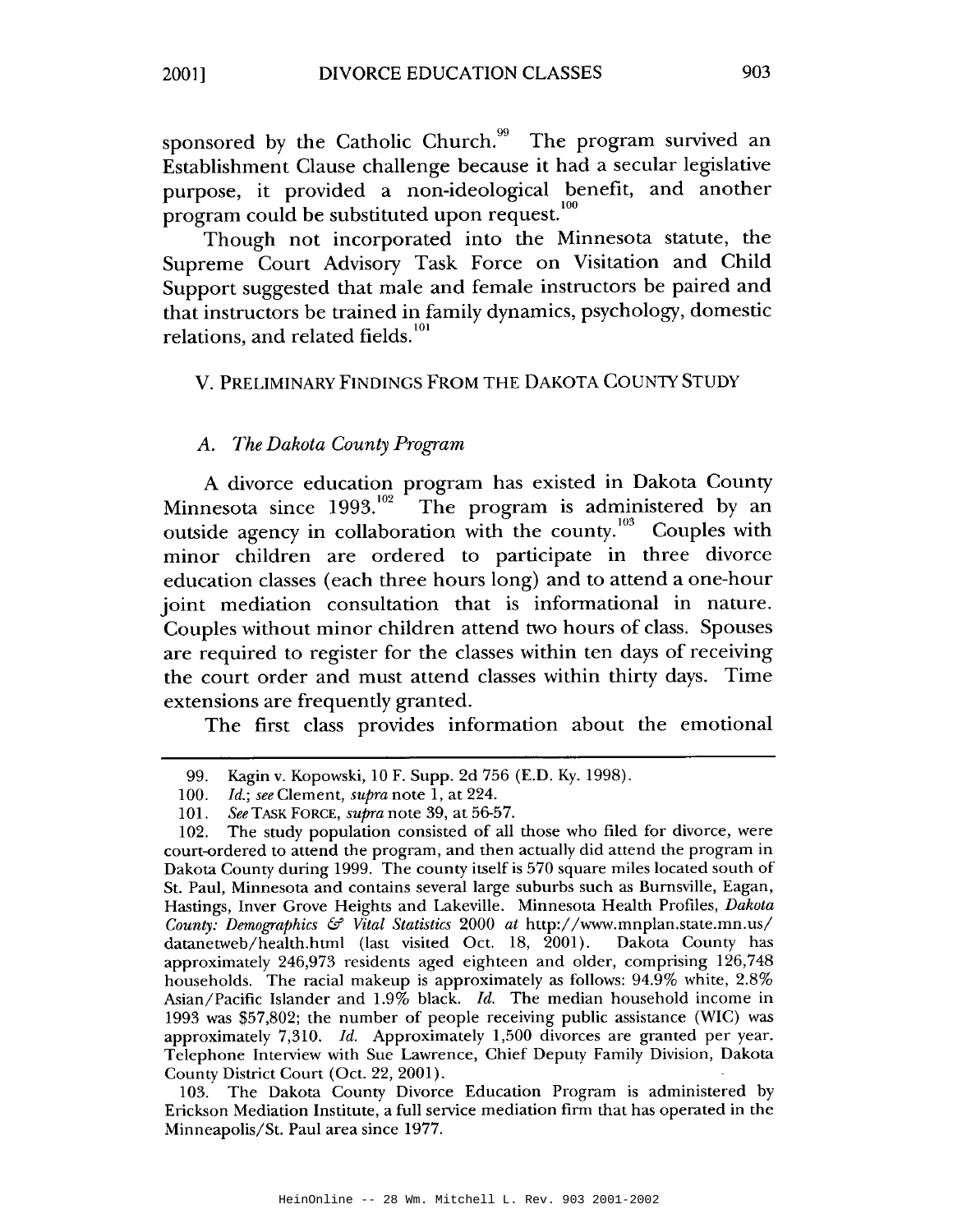divorce process, the court system, and mediation. One of the instructors is always a licensed attorney. The second class raises parental awareness about how children of different ages respond to divorce, the effects of domestic violence on children, guidelines for seeking professional help, separate parenting, step-parenting, and changing relationships. Class three focuses on communication between parents, stress reduction techniques, listening skills, communication patterns, and strategies for effective communication. One of the instructors for classes two and three is always a licensed psychologist or licensed social worker.

#### B. Evaluation of the Class Regarding Parenting and Divorce

The study focuses on parents' reactions to class two because that class deals primarily with children's issues. Surveys collected at the conclusion of each session contained the following questions: 1) What information did you find most useful? 2) Are there questions you still have? 3) How could the class be improved? 4) Would you recommend the class to others? Participants completed and submitted the surveys anonymously. The response rate was seventy-three percent.<sup>104</sup> A sample of seventy surveys was randomly selected from the total of 305 surveys returned during 1999. The researcher performed content analysis of the surveys.

#### $C_{\cdot}$ The Preliminary Findings

#### What information did you find most useful?  $\mathcal{I}$ .

Of the seventy surveys, sixty-nine surveys were analyzed for the question regarding what was most useful  $(n=69)$ . Six themes were identified from the responses to this question.

<sup>104.</sup> A sample of seventy surveys for class two was randomly selected from the total of 305 surveys returned during 1999. The 305 surveys were first grouped in order according to the date of the class and then numbered. Using the table of random numbers the sample was drawn, skipping those surveys where more than one answer was left blank. The sample size was determined in part due to the fact that many respondents did not answer all of the questions. A total of fourteen surveys were skipped due to more than one question not being answered, two of which were skipped twice. Of those selected, the most common question not answered was number three.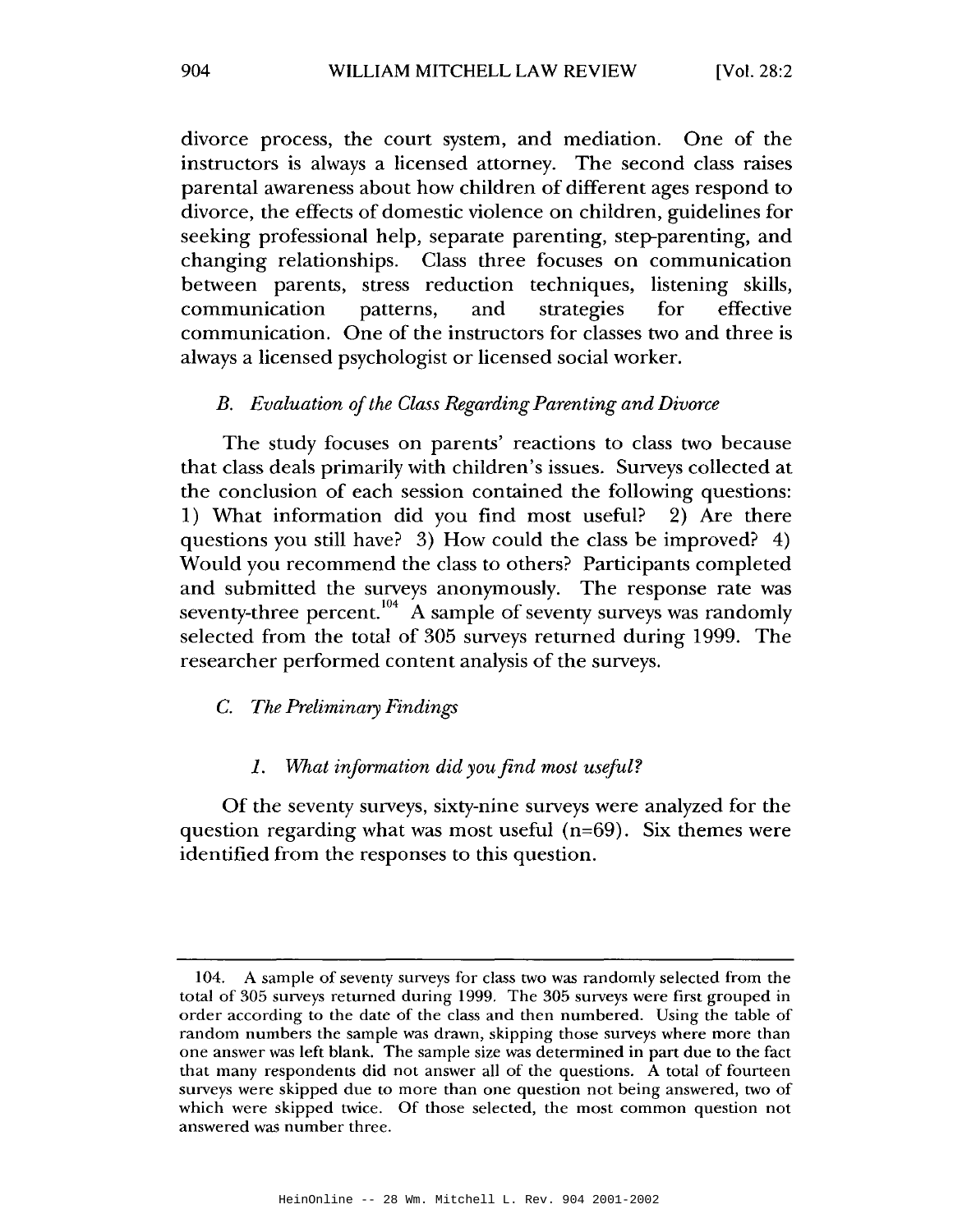

**What information** did you find most useful?

Twenty-one respondents (30%) stated that the program had made them aware of the effects of divorce on children. Many responses referred to the handout that discusses in detail children's reactions to divorce at different developmental stages. Thirteen respondents  $(19\%)$  said the class had improved their awareness of their own behavior. Twelve respondents (17%) disclosed that the separate parenting information was the most useful, for example "how to talk to your children" and "encouraged me to find more resources for separate parenting." Another twelve respondents (17%) revealed that hearing other participants' stories was the most helpful. Twelve respondents (17%) conveyed other positive comments like "most of it" or "all of it" was helpful or useful. Lastly, five respondents  $(6\%)$  stated that "nothing" was helpful.

#### 2. Are there questions you still have?

Sixty-six participants answered this question. Of the sixty-six, forty-eight respondents  $(73\%)$  fell into the category "no." The remainder of the responses contained either "yes" followed by a question or comment, or simply "yes"  $(n=22)$ .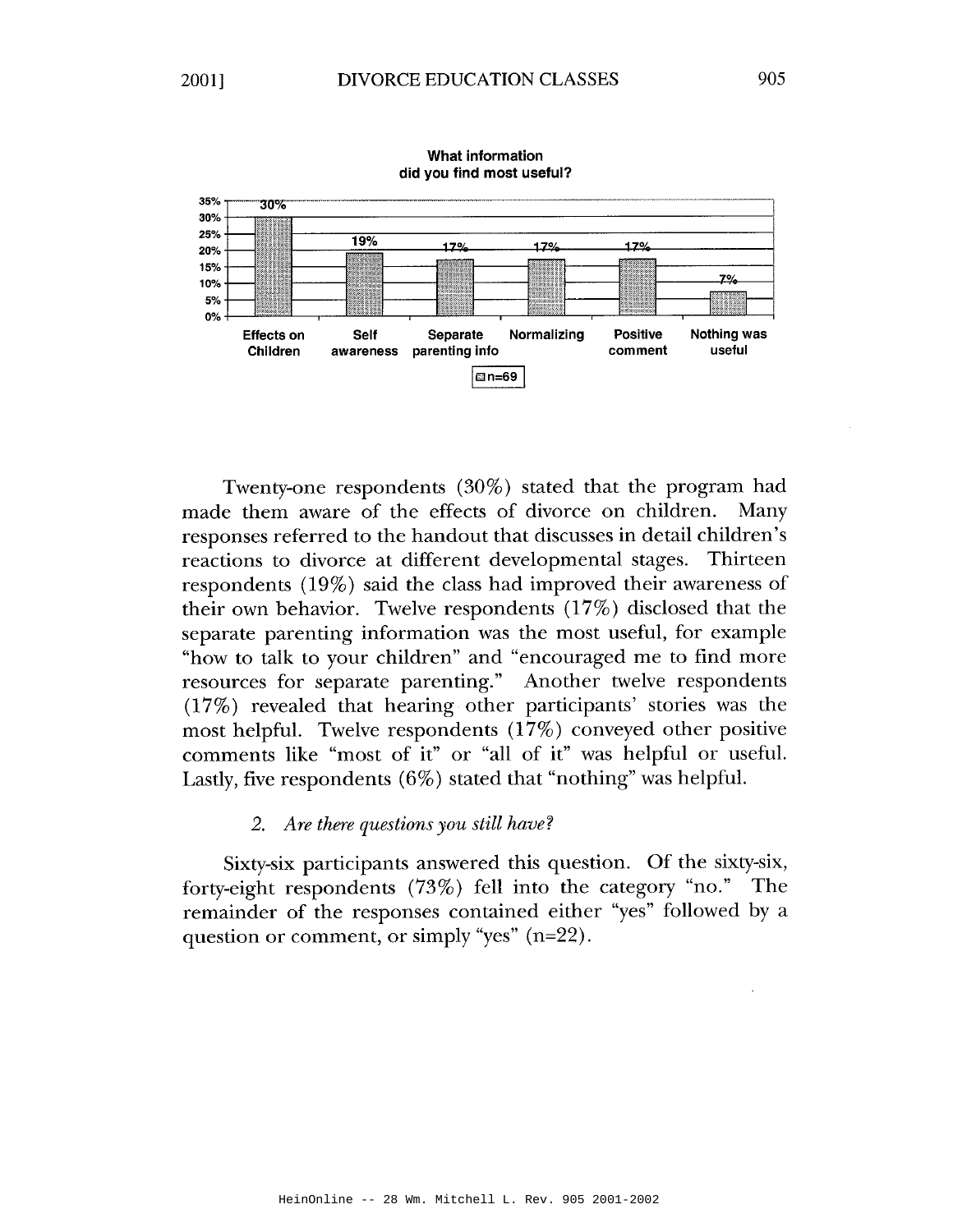

Are there questions you still have? (Breakdown of "ves" answers only)

Seven of the "yes" respondents  $(31\%)$  stated that they had questions and then commented on that fact. For example, one respondent wrote, "Some—I will work with my own counselor," and another stated, "Your questions will never all be answered. The more you talk the more questions you have." Five respondents  $(23%)$  expressed worry about their children. Examples include, "How do you help [the children] recover from damage that's already done?" and "The 'how-to's' when you are frustrated so you don't explode and play a pain game.  $^{105}$  How do you not let yourself get sucked into an argument?"

Four respondents (18%) wrote "yes," and nothing else. Another four respondents (18%) responded positively and questioned other issues. Three responses  $(14%)$  included a positive comment such as "This class has helped me to know we're doing the right things." Finally, two of the "yes" responses  $(9\%)$ contained concerns or questions about the other spouse. For example, "How to get ex to take this info to heart. He's told me 'I'll attend the classes but no one will tell me how to act around my son-I'll do what I want."

#### 3. How could the class be improved?

Fifty-four participants responded to the question, "How the class can be improved?"  $(n=54)$ .

<sup>105.</sup> Videotape: Pain Games (Menninger Foundation 1993) (on file with author Solveig Erickson). Pain Games, which contains a series of ten vignettes showing ways that parents play "pain games" by putting their children in the middle of their conflict, is shown in class.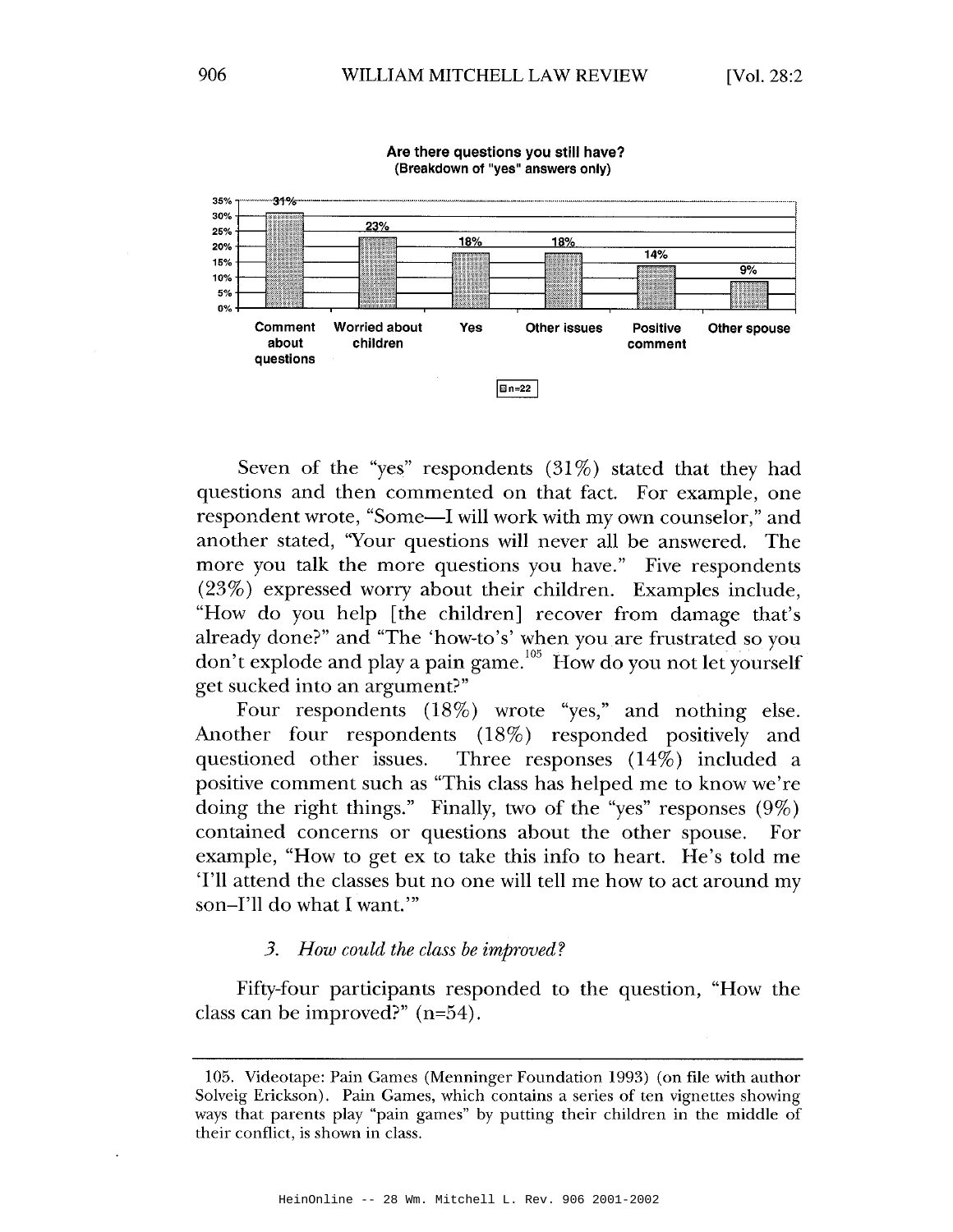

#### How could the class be improved?

Of those who answered, eighteen (33%) wrote a general positive comment about the class or indicated that no improvement was needed. Sixteen (30%) stated that the video needs to be updated. Fourteen of the respondents (26%) stated that the class needed to be shortened or needed to stay on track. Examples in this category include, "Go more quickly through the material," "more concise and directed," "Shorten the class time," and "condense the class to the most important topics." Eleven respondents (20%) identified that they needed or wanted something more from the class. Generally, the responses stated that more class participation, more discussion, or more information was needed. Examples in this category for areas of improvement include "additional time on step-parenting if needed for those after class," "perhaps small groups to better address different stages of divorce we are in or ages of our children," and "more discussion about real experiences." Six responses  $(11\%)$ contained comments about the facilities. Specifically, they commented about the chairs, the room temperature, that there were not enough breaks, that child care is needed, and two respondents simply wrote "coffee" and "doughnuts" respectively.

Finally, another eight responses (15%) were categorized as These included comments relating to peoples' miscellaneous. personal opinions like, "Eliminate the idea and attitude that there is no hope for reconciliation" and "[Divorce education classes should] [b]e mandatory with the marriage license."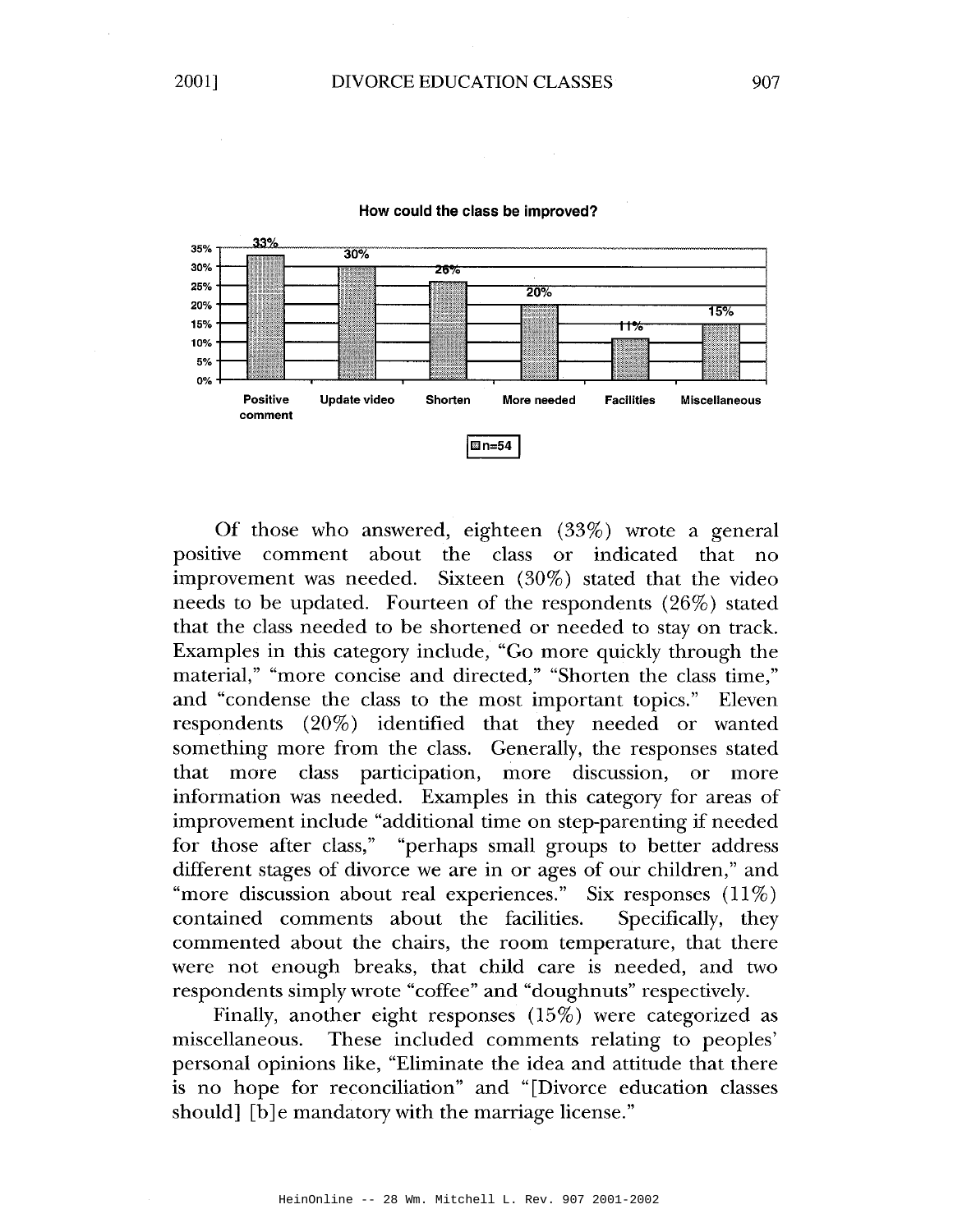#### $4.$ Would you recommend the class to others?

Of the seventy surveys in the sample, only two left the space provided for question four blank. Overwhelmingly, class participants responded that they would recommend the class to Sixty-four respondents  $(94%)$  checked the "yes" box. others. However, two of the "yes" responses conditioned their responses, writing in "yes, for someone in the *beginning* stage of divorce" and "Yes, if they don't have the knowledge." Another of the "yes" responses noted that they would recommend "this one" only and not class one, stating they "felt resentful for having to attend [class one]." Only one response checked "no." Three responses  $(4\%)$  checks between the boxes and a "maybe"—were categorized as "unsure."

#### D. Discussion

Overall, parents' responses indicate satisfaction with their experiences in the parent education program. Specifically, the second class succeeded in sensitizing parents to their children's needs, helped parents focus more on the needs of their children, and assisted them in gaining perspective.

Participants perceived class quality as being high. **They** appreciated receiving information to help them evaluate how their own children were doing. They became more aware of their own behaviors and were able to connect their actions to their children's Parents were particularly interested in information reactions. regarding separate parenting. The class encouraged sharing of similar experiences among parents, thus "normalizing" participants' experiences.

The majority of the respondents had no remaining questions, and while specific suggestions for change were made, the overwhelming majority of participants responded that they would recommend the class to others.

#### **VI. CONCLUSION**

Divorce education seeks to educate parents about the impact of divorce on families, reduce parental conflict and enhance parents' understanding of the needs of their children. Given the large number of children involved in divorce and the potential for long-lasting harm, divorce education is an inexpensive yet effective way to assist families in making this transition.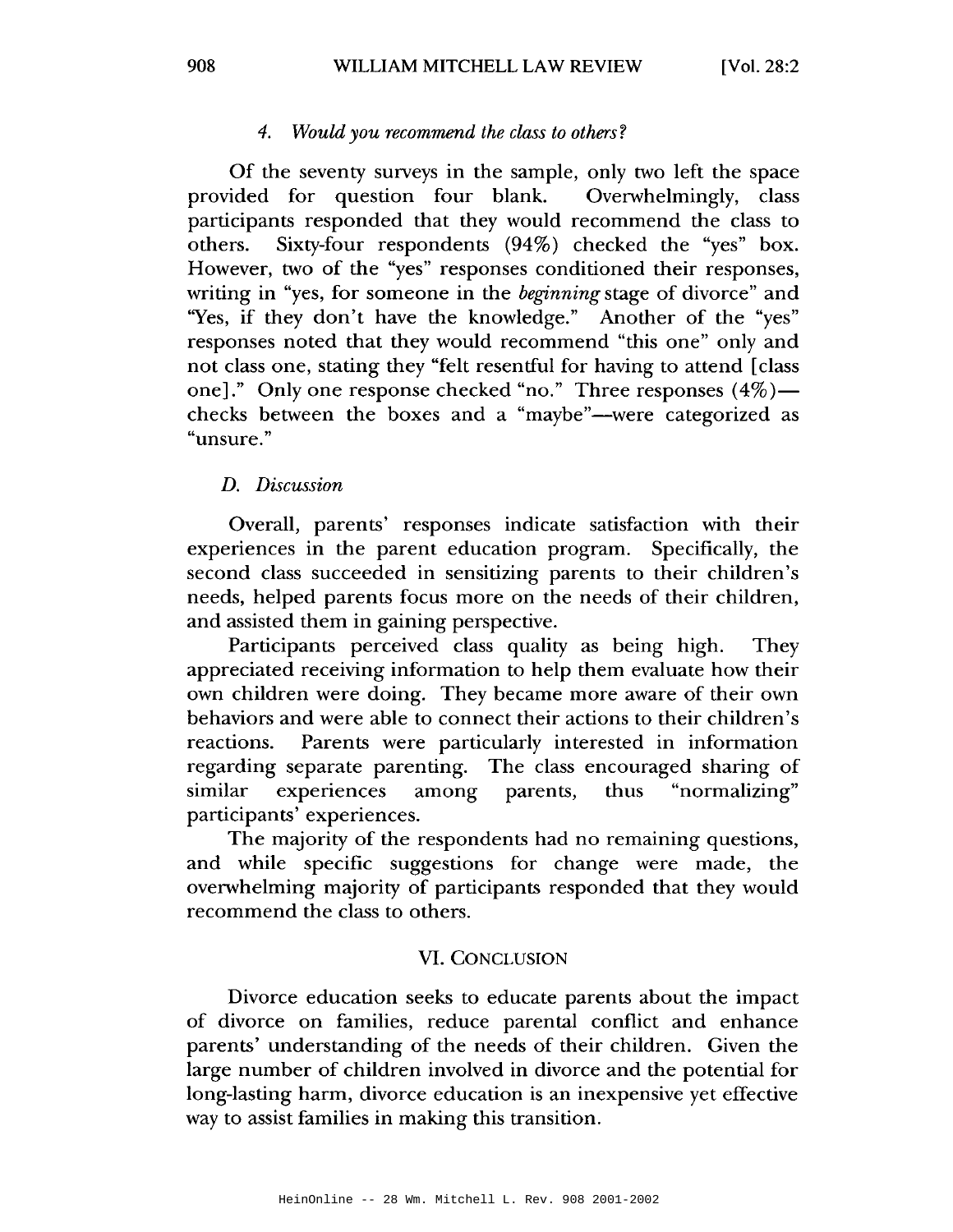The Minnesota statute provides an adequate legal framework in most respects. However, it falls short of the mark in failing to require a specific time frame for class attendance. This oversight is exacerbated by the practice of pocket filing. Many Minnesota families are not attending or even learning about divorce education programs until very late in the process.<sup>106</sup> By then, children may have suffered needlessly and conflict may have become habitual. Divorce education courses are most effective when the participants attend them early in the process. Consequently, Minnesota law should be amended to end the practice of pocket filing in family cases, and Minnesota Statutes Section 518.157 should require attendance at a divorce education program within three weeks of filing for divorce.

The positive Dakota County findings are consistent with other research concerning the effectiveness of divorce education programs. Another study made similar findings:

In sum, we believe that the results of this long-term outcome study of parental responses to a mandatory divorce education program allow us to conclude that (a) parents value the program, (b) parents learn useful parenting and communication skills, and (c) there are encouraging findings that the program results in lowered exposure of children to parental conflict and greater tolerance for the parenting role of the other parent, with attendant positive changes in children's well-being.

Thus, parents locally and nationally are saying "yes" to mandatory divorce education. Both parents and their children will reap the benefits for many years to come.

<sup>106.</sup> Informal reviews of surveys from class one often indicate that participants wish they had known about mediation and other alternatives to the court system before they hired their attorneys.

<sup>107.</sup> Jack Arbuthnot & Donald Gordon, Does Mandatory Divorce Education for Parents Work?, 34 FAM. & CONCILIATION CTS. REV. 60, 79 (1996); see TASK FORCE, note 39, at 41.